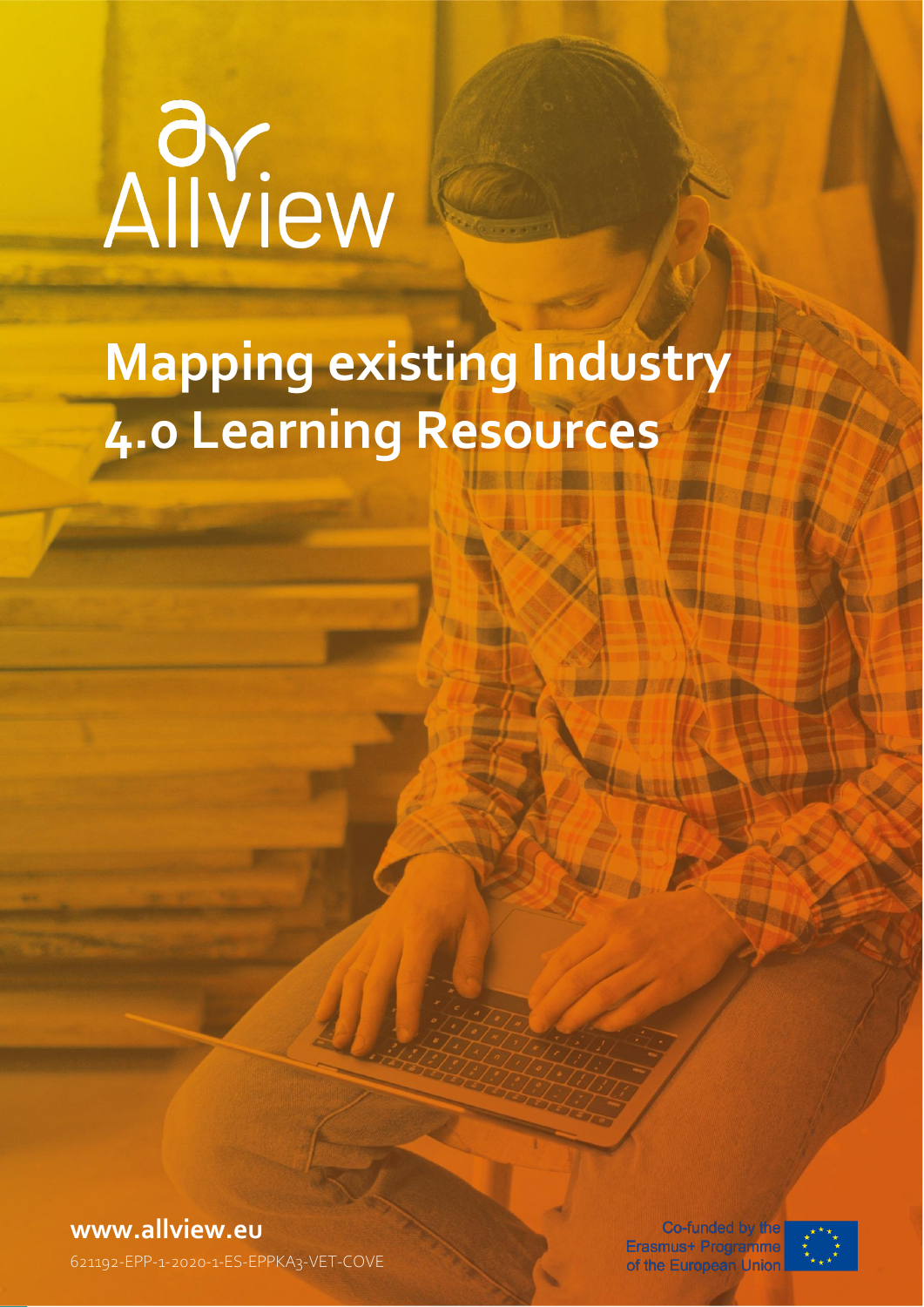

### This project has been funded with the support of the Erasmus+ programme of the European Union

The European Commission's support for the production of this publication does not constitute an endorsement of the contents, which reflect the views only of the authors, and the Commission cannot be held responsible for any use which may be made of the information contained therein.

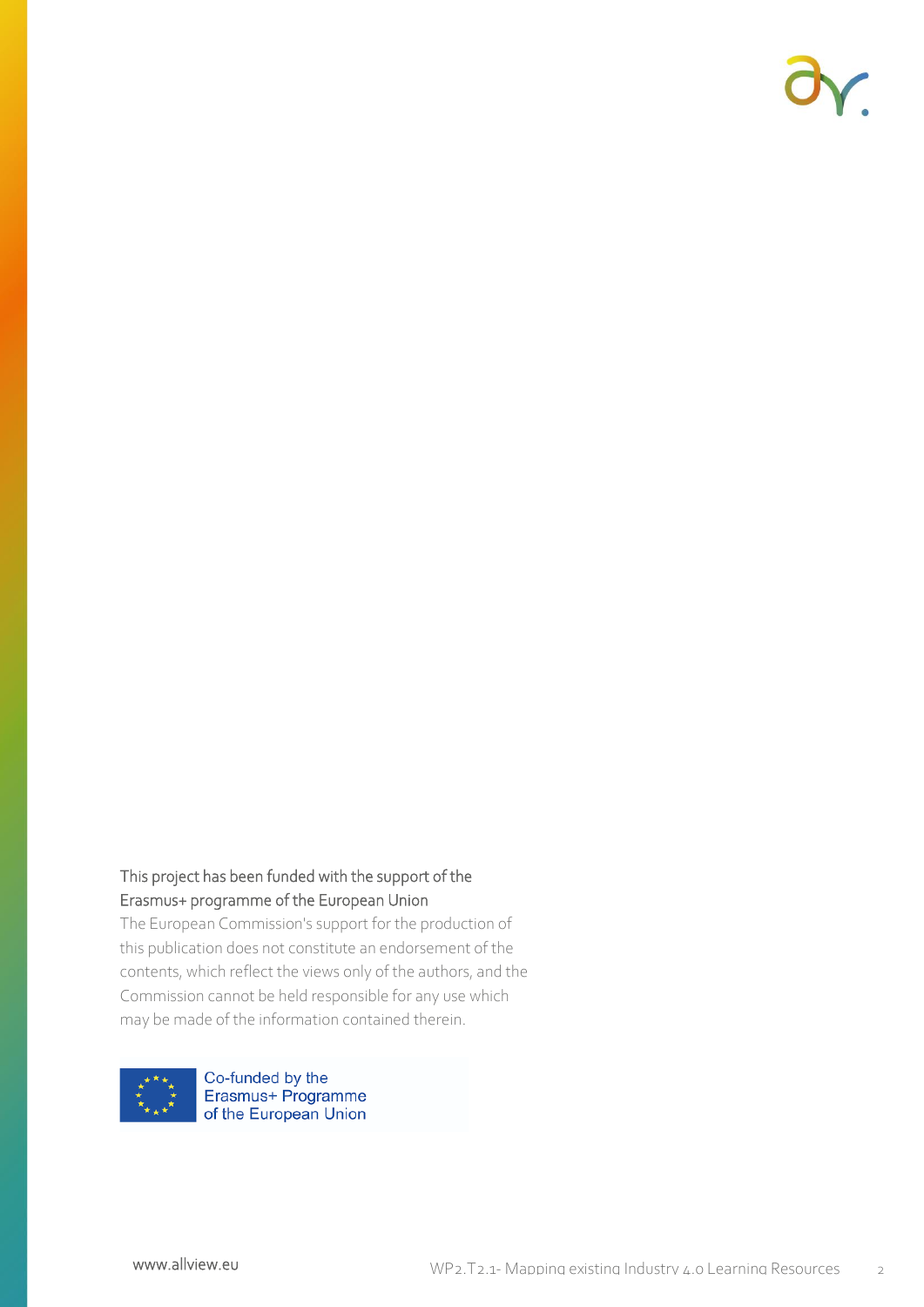

### Contents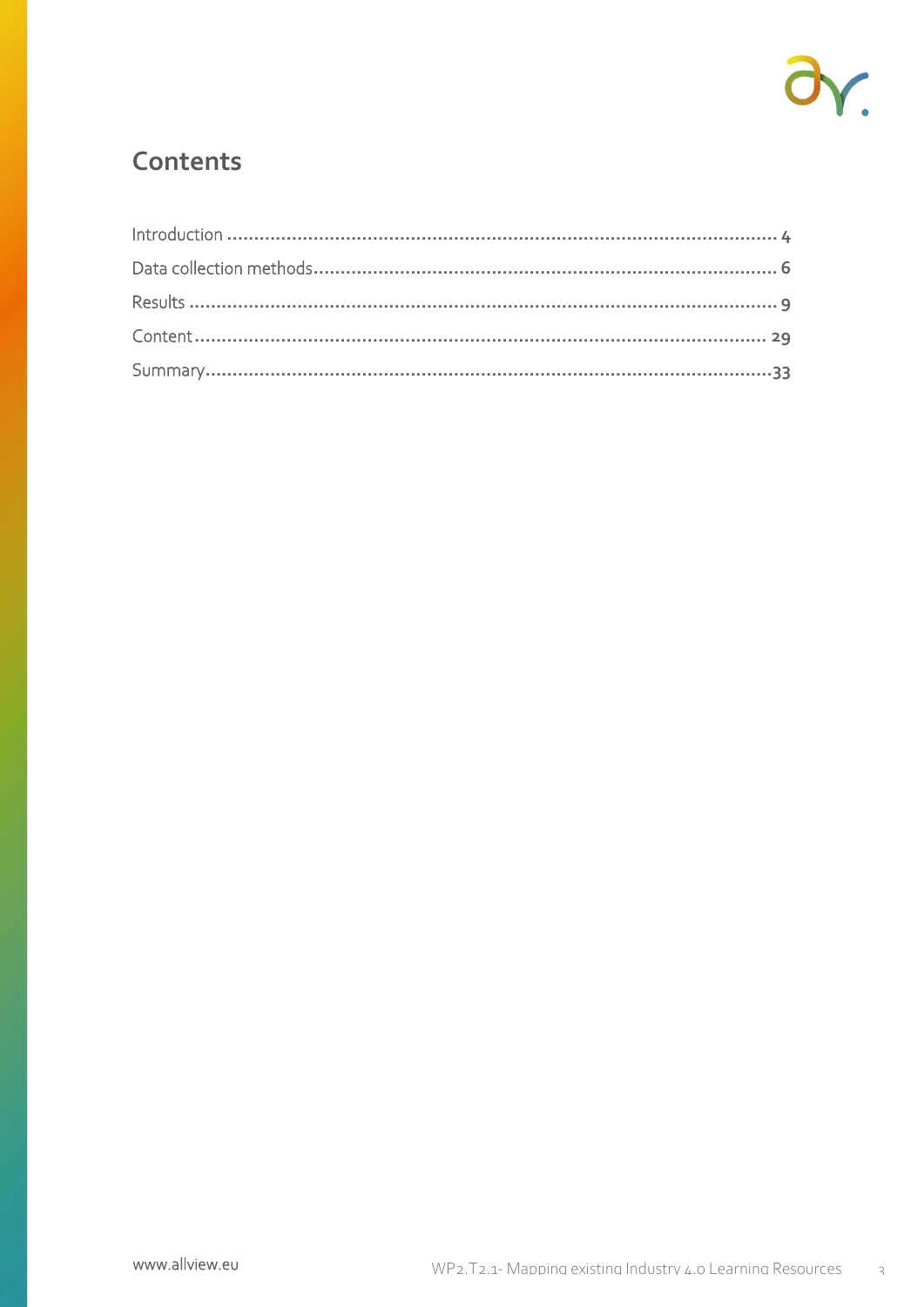



## **Introduction**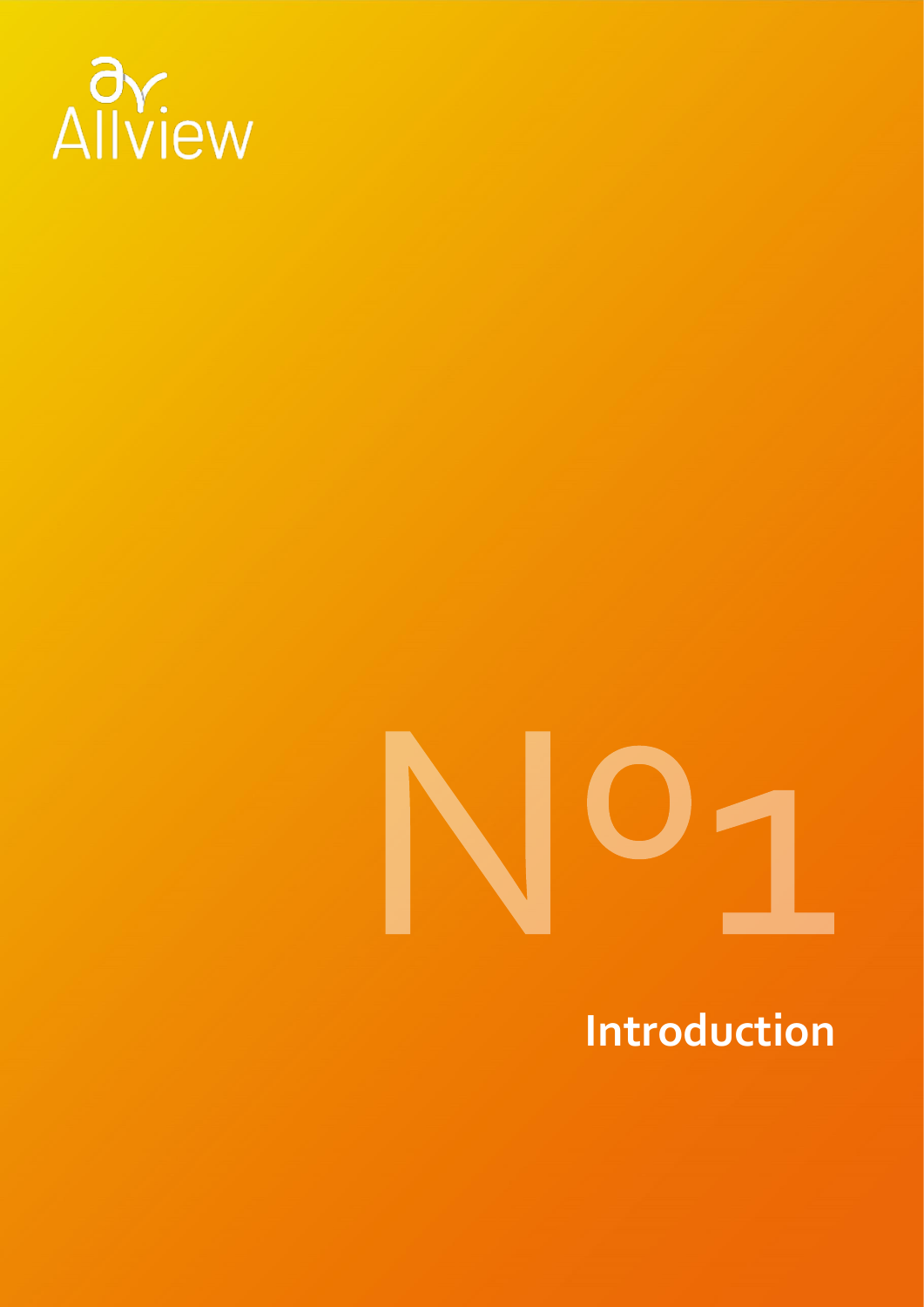

Task 2.2 deals with creation of database of the existing learning units and resources in the field of Industry 4.0 of Wood and Furniture sector.

Database of the project relies on the further use and classification of already existing learning ALLVIEW - Alliance of Centres of Vocational Excellence in the Furniture and Wood Sector EU-funded projects content like:

- IN4WOOD (Project reference: 575853-EPP-1-2016-1-ES-EPPKA"-SSA, duration November 2016 to October 2019),
- MAKING4.0 (Project reference: 598783-EPP-1-2018-1-ES-EPPKA2-CBHE-JP, duration November 2018 to November 2021)
- DITRAMA (Project reference: 601011-EPP-1-2018-1-ES-EPPKA2-SSA, duration January 2019 to December 2021)

IN4WOOD undertakes analysis the wood and furniture sector regarding the lack of knowledge and skills in Industry 4.0 and to develop complete and agile training paths. Based on this, the project team developed training materials for the most useful key enabling technologies of Industry 4.0 and a mobile based platform to access their content. Finally, a joint curriculum for the wood and furniture industry will cover and include the results.

DITRAMA instead aims to train the Digital Transformation Manager of furniture manufacturing companies. This person will be responsible for leading in an integrated way the digital transformation of all company departments. The suggested position requires technical and managerial skills, as well as knowledge of the sector. To reach this goal, the Group is designing a Curriculum for this occupational profile and a complete training course. The training materials are integrated in an open e-learning platform.

MAKING4.0 will establish a European-Malaysian collaborative consortium with the objective to develop an innovative master's degree for engineers of furniture smart factories that will modernize High Education degrees, by focusing on the ICTs skill needs to increase competitiveness of the wood and furniture industry of Malaysia.

All these projects contributed through ALLVIEW team to conception and compilation of the learning content.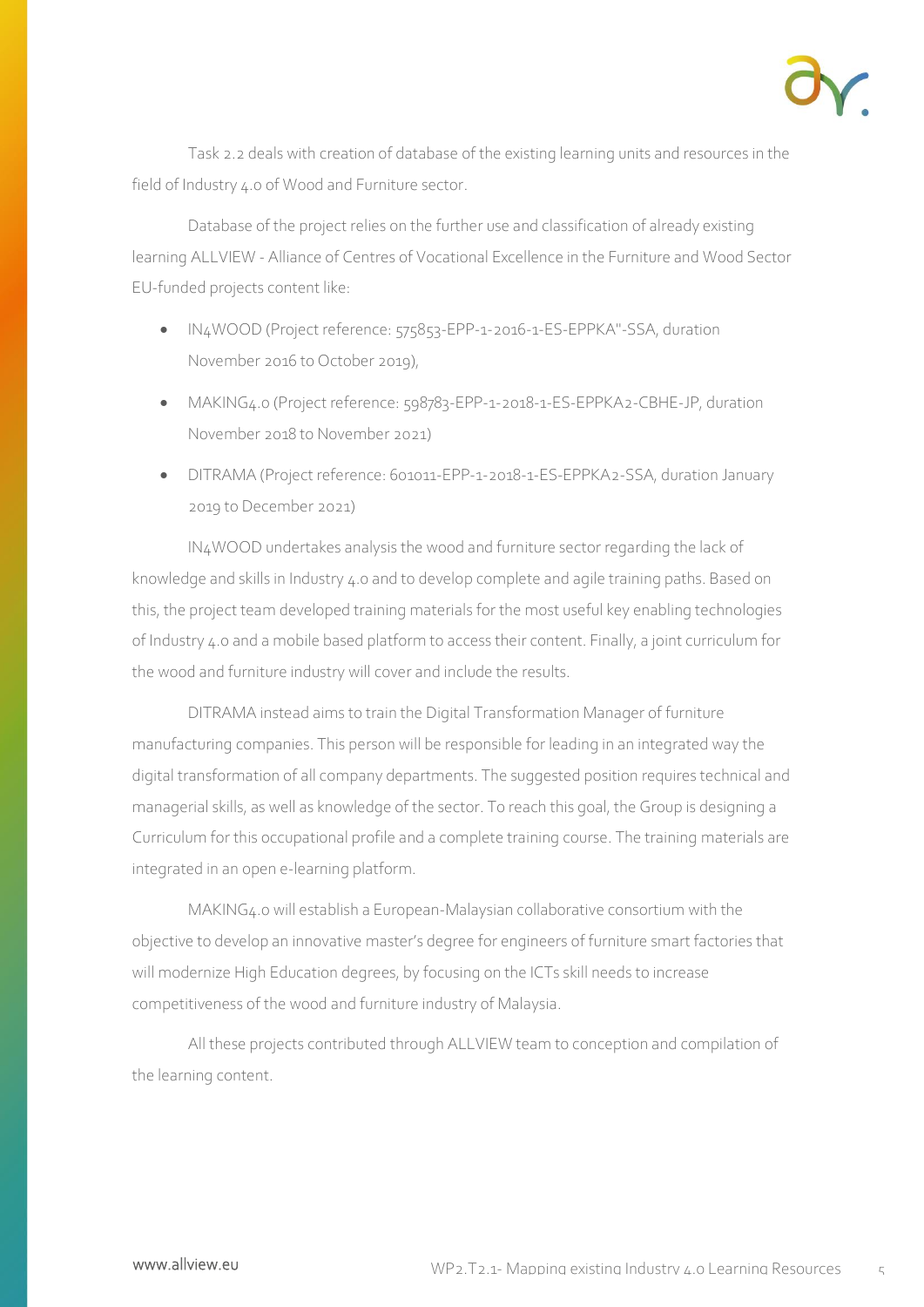

### **Data collection methods**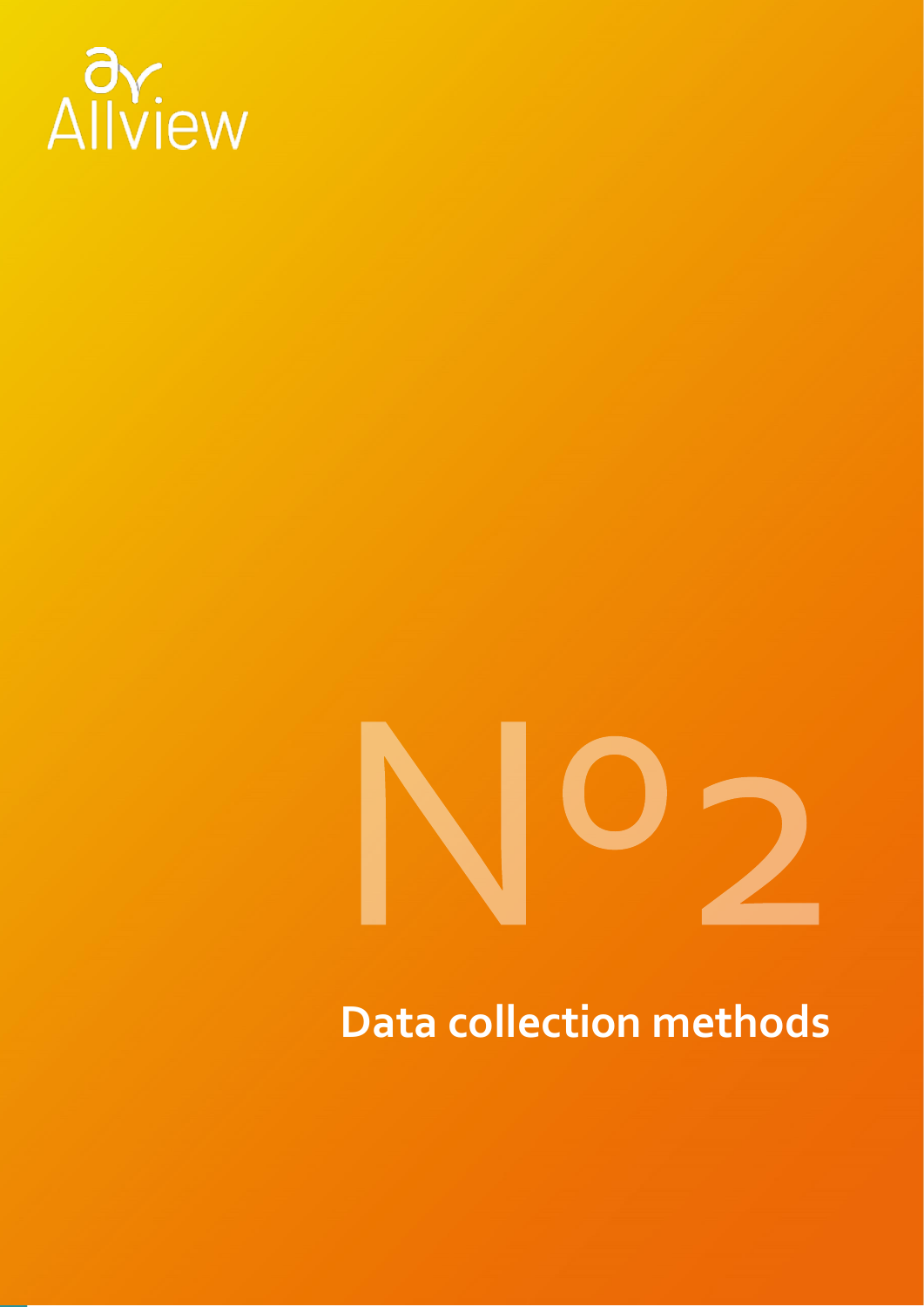

For T2.1 and T2.2 tasks, draft for a guide was prepared to aid the partners in the WP2 activity, which means that it was not mandatory but recommendation to be followed. Draft guide consisted of recommendations of where to search for data, like:

- 1. Existing partner's projects
- 2. Emerging partners' projects
- 3. Existing and emerging European and projects with developed materials, shared with Creative Commons Attribution-Share Alike 4.0 International License.
- 4. University Resources
- 5. Online courses
- 6. Partners' and European pages with reports and articles

It was recommended that search was performed both in English (if the site/material is also in this language) and in the native/s language/s of the participant's country, with special pressure put on terminology, as with a high specific trade, there could be some mistakes in the terminology, suggestions to find a dictionary in the language you are looking for or any other mean to check if the translations are valid were made.

Proposed materials:

- 1. Learning Units
- 2. Programmes curricula
- 3. Online courses
- 4. Reports
- 5. Specific literature

Considering possible misunderstandings, a specific folder for each task in the MS Teams Files, inside the WP2 folder, for saving digital objects. It was recommended to name them with the same title as given in the Description Table, if it's not possible use abbreviation or change to English alphabet (problems with national letters are common).

Proposed description table of digital objects was discussed and agreed with WP1 leaders.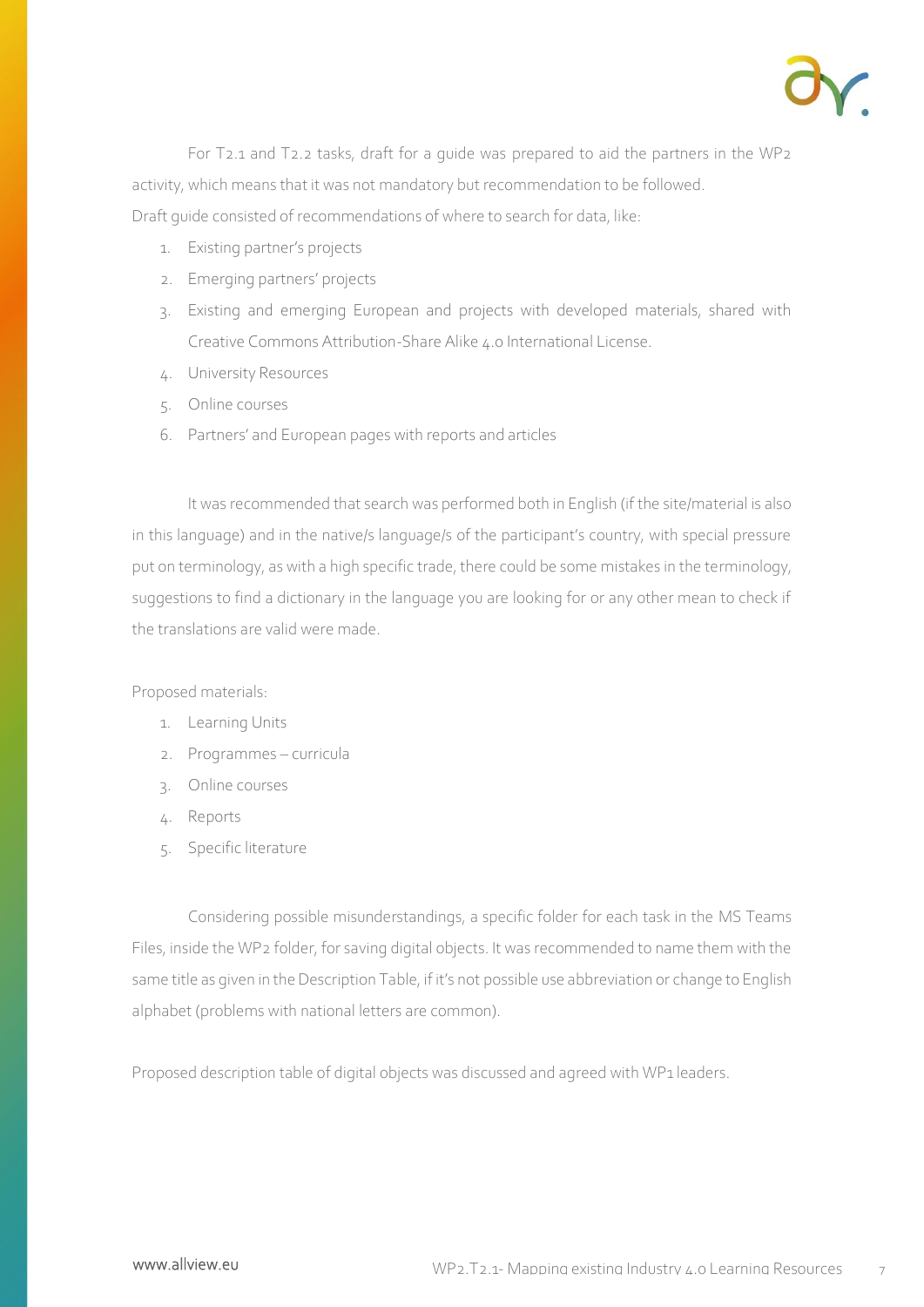

| Title of the unit/document             | The title of the document                                                                                                                                                                                                                                      |
|----------------------------------------|----------------------------------------------------------------------------------------------------------------------------------------------------------------------------------------------------------------------------------------------------------------|
| Topic                                  | field                                                                                                                                                                                                                                                          |
| Type of the document                   |                                                                                                                                                                                                                                                                |
| Language                               |                                                                                                                                                                                                                                                                |
| Date of creation                       | The date it was written                                                                                                                                                                                                                                        |
| Title of the qualification             |                                                                                                                                                                                                                                                                |
| EQF/NQF level of the qualification     |                                                                                                                                                                                                                                                                |
| <b>ECVET</b> points                    |                                                                                                                                                                                                                                                                |
| Learning outcomes                      |                                                                                                                                                                                                                                                                |
| License type                           | Whether we can reuse it as a resource, or add<br>as a reference only                                                                                                                                                                                           |
| Source                                 | The institution or project that holds the digital<br>object                                                                                                                                                                                                    |
| Link                                   | A permanent link to the exact webpage where<br>the digital object is hosted (please make sure<br>of the permanency, most of the times it's not<br>valid to copy/paste the search bar. In most of<br>the webs there is one already shown in the<br>description) |
|                                        | Description A brief description of the content of the<br>digital object                                                                                                                                                                                        |
| Archive name/folder name               | The name you are giving to the digital object                                                                                                                                                                                                                  |
| Media type (image, video, text, etc.)  |                                                                                                                                                                                                                                                                |
| Institution responsible                | The name of the partner                                                                                                                                                                                                                                        |
| Keywords                               | 4 or 5 keywords to describe the digital object                                                                                                                                                                                                                 |
| Relevance (contemporary, outdated etc) |                                                                                                                                                                                                                                                                |

*Table 1. Description table for digital objects in the database collection task*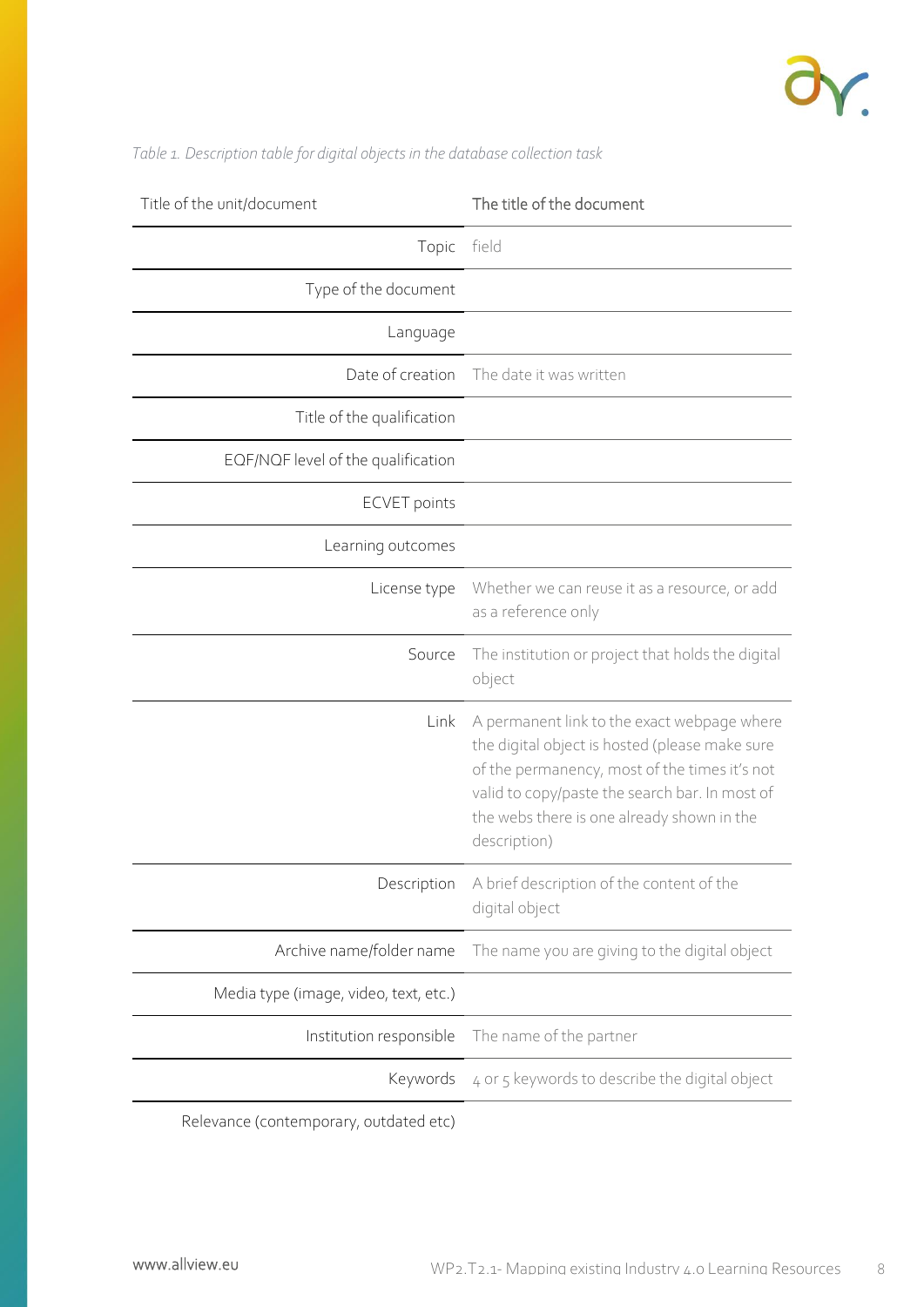

### **Results**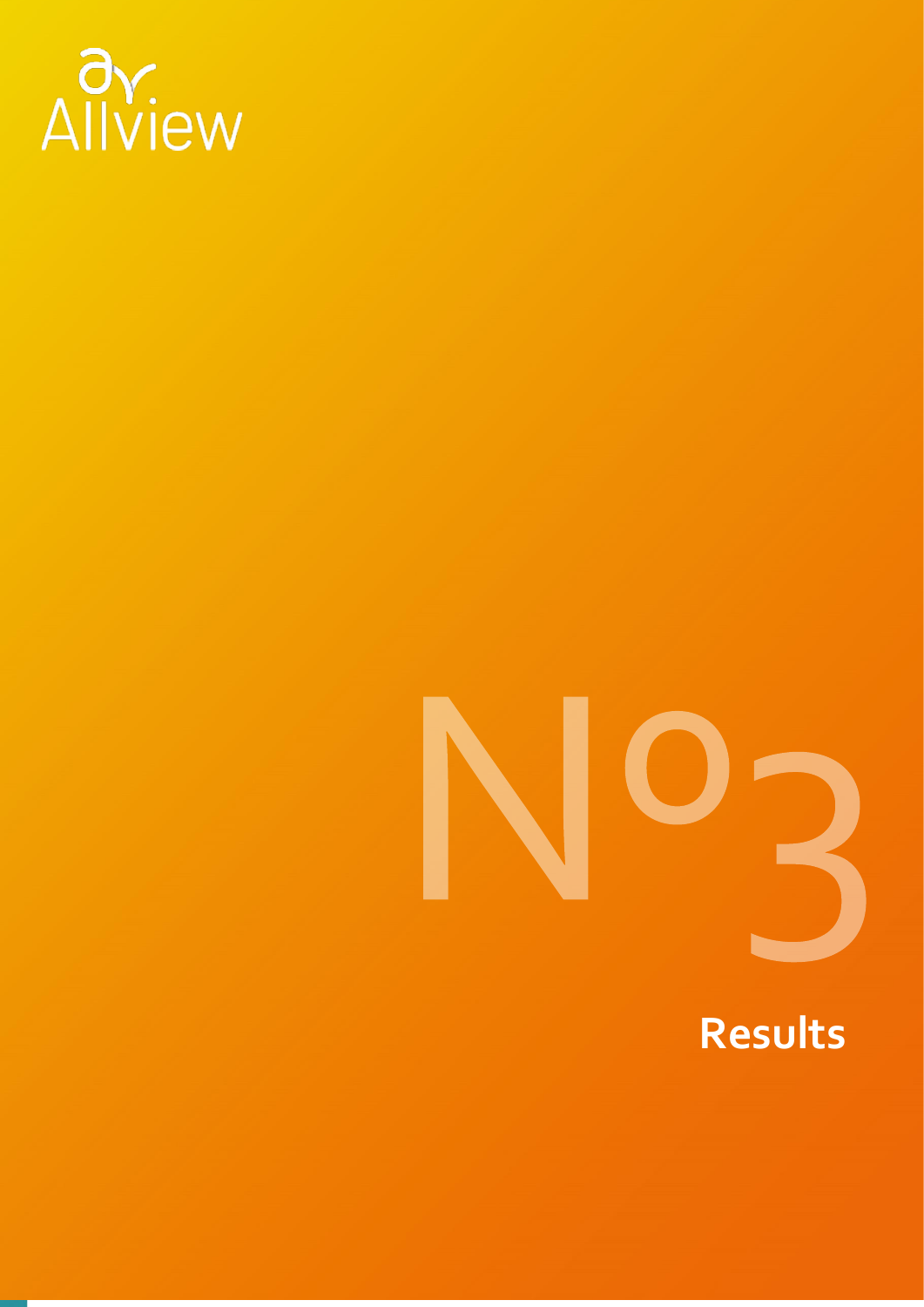

During efforts of searching with comprehensive course on Industry 4.0 in wood sector, it was concluded that developed database should also contain Ambient Assisted Living topics, as there is direct connection between the two, and could be useful in the T2.4 Development of AAL training materials.

Following AAL courses found by partners WULS-SGGW, ULUB, CENFIM, INNOVAWOOD, FCBA, CETEM, KIT.

|  | Table 2. AAL Complete courses collected |
|--|-----------------------------------------|
|--|-----------------------------------------|

| No             | <b>Topic</b>                       | <b>Title</b>                                                                                                                                                                                                         | <b>EQF</b> | <b>ECVET</b> |
|----------------|------------------------------------|----------------------------------------------------------------------------------------------------------------------------------------------------------------------------------------------------------------------|------------|--------------|
| $\mathbf{1}$   | Е-<br>literacy<br>of<br>elderly    | Active aging and e-literacy of the elderly<br>https://arhiv.acs.si/vabila/Dejavno_staranje_in_e-<br>opismenjevanje_starejsih.pdf                                                                                     | n/a        | n/a          |
| $\overline{2}$ | E-<br>literacy<br>of<br>elderly    | Computer course<br>https://www.doba.si/dogodki/racunalniska-delavnica-1                                                                                                                                              | n/a        | n/a          |
| 3              | Ε-<br>literacy<br>of<br>elderly    | Subsidized courses for advanced computer work and<br>greater personal work success<br>https://racunalniske-novice.com/brezplacne-delavnice-<br>za-naprednejse-delo-z-racunalnikom-in-vecji-osebni-<br>delovni-uspeh/ | n/a        | n/a          |
| 4              | $E -$<br>literacy<br>of<br>elderly | Course - world of tech. with GOAP smart house<br>https://www.e-hisa.si/kreativna-delavnica-svet-tehnike-<br>s-pametno-hisko-podjetja-qoap/                                                                           | n/a        | n/a          |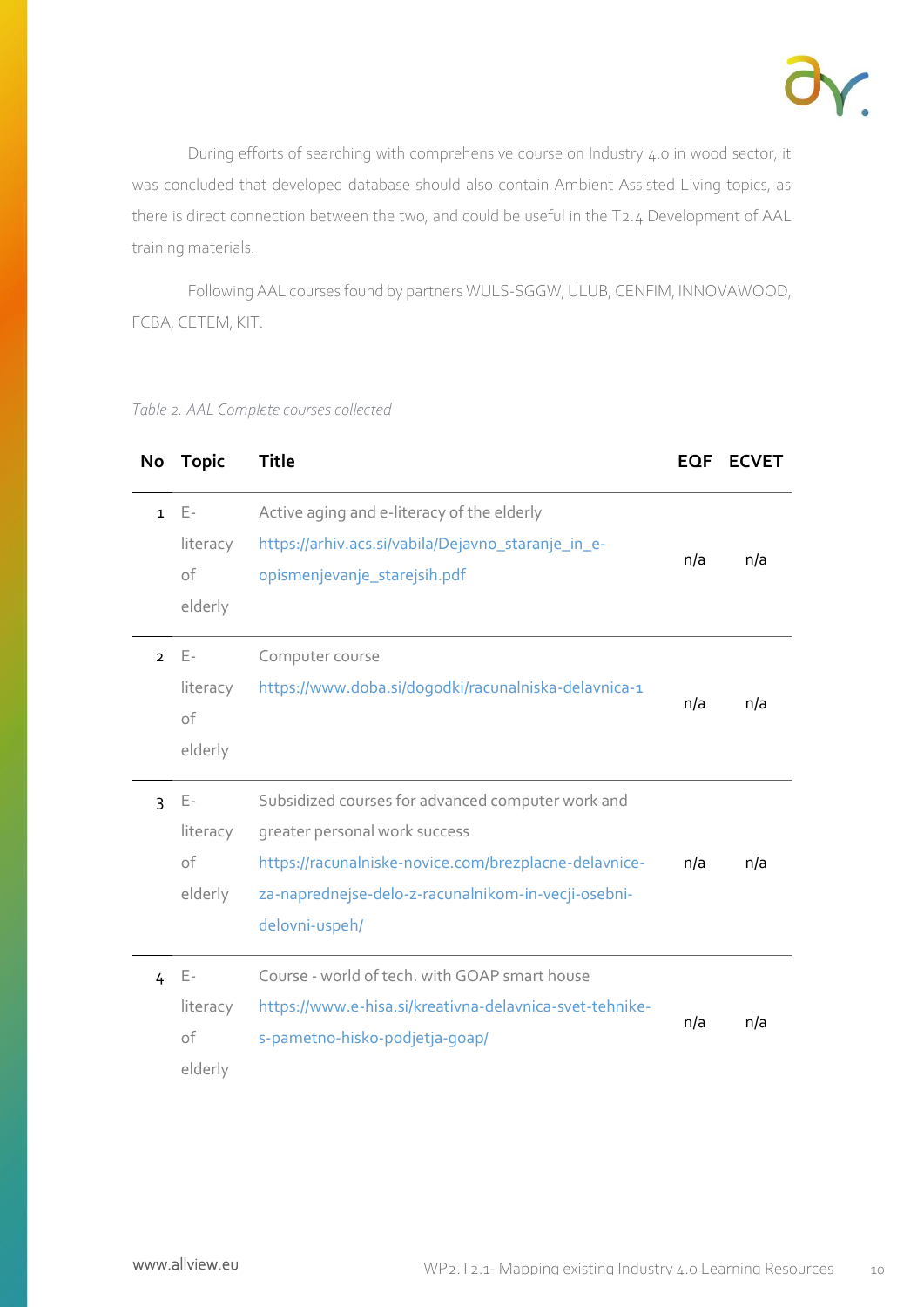

### *Table 3. AAL complete webpages collected*

| <b>No</b> | Topic                    | Title                                                                        | Content                                                                                                                                                                                                         |
|-----------|--------------------------|------------------------------------------------------------------------------|-----------------------------------------------------------------------------------------------------------------------------------------------------------------------------------------------------------------|
| 1         | E-literacy of<br>elderly | Computer literacy<br>of older adults                                         | Teaching eldery about basics of internet<br>and ICT                                                                                                                                                             |
| 2         | E-literacy of<br>elderly | Simbioza                                                                     | They offer many group and individual<br>gorm of non-formal education, which<br>helps overcoming the fear of technology.                                                                                         |
| 3         | E-literacy of<br>elderly | Digital literacy for<br>adults<br>Expert basis for<br>program<br>preparation | Development of professional materials,<br>programs and approaches in innovative<br>learning environments                                                                                                        |
| 4         | E-literacy of<br>elderly | Computer literacy<br>of the eldery                                           | The course was ment for teaching eldery<br>basics of Windows, text editing and basics<br>of Internet.                                                                                                           |
| 5         | E-literacy of<br>elderly | Computer literacy<br>for employees -<br><b>RPO</b>                           | A course is designed for employees over<br>45 years of age and older who are new to<br>the computer.                                                                                                            |
| 6         | Smart home               | Event for SRIP<br>Smart Buildings<br>and Home with<br>Wood Chain             | As part of the renewal of the Slovenian<br>Smart Specialization Strategy (S4) for the<br>programming period 2021-2027, SVRK is<br>organizing online courses and the support<br>of Strategic Partnerships (SRIP) |
| 7         | Smart home               | Fibaro                                                                       | Webiste of the company where they have<br>displayed and described their products and<br>solutions.                                                                                                              |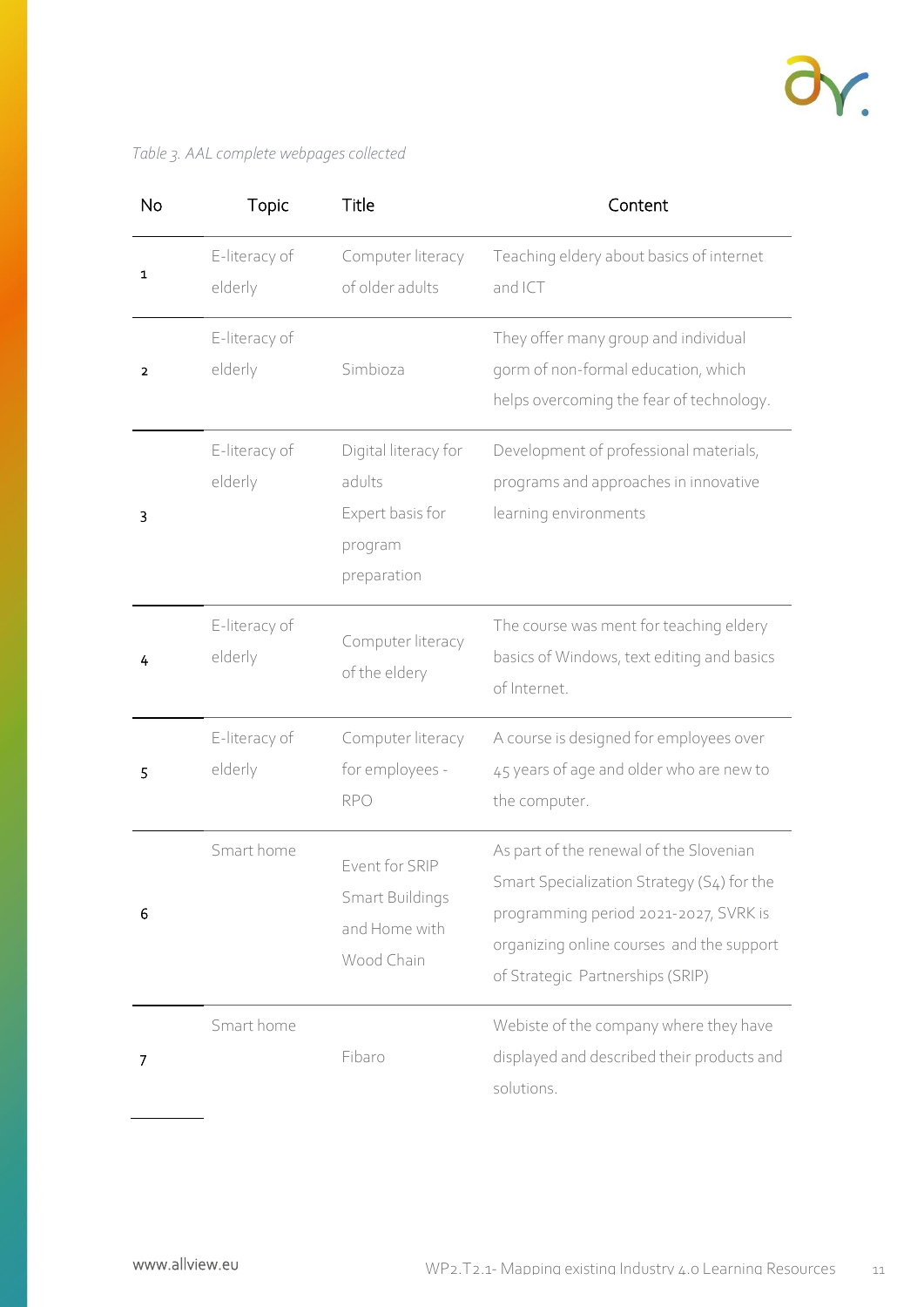

| 8  | Smart home | VIA - Smart home<br>- Connected Home          | Presentation of their products and sofware<br>for smart home.                                                                                                                                                                                                                                                                                                                                  |
|----|------------|-----------------------------------------------|------------------------------------------------------------------------------------------------------------------------------------------------------------------------------------------------------------------------------------------------------------------------------------------------------------------------------------------------------------------------------------------------|
| 9  | Smart home | Smart home for<br>everyone                    | Guide for DIY smart home.                                                                                                                                                                                                                                                                                                                                                                      |
| 10 | Smart home | SHVET - SmartApp<br>Network                   | SHVET brings together VET and HVET<br>providers, research institutions, national<br>agencies for VET and representatives of<br>SMEs in order to deliver a new joint<br>qualification between Croatia, Slovenia<br>and Italy.                                                                                                                                                                   |
| 11 | Blockchain | Delivering<br>blockchain skills for<br>Europe | CHAISE is a Sector Skills Alliance financed<br>by the Erasmus+ programme. Our core<br>mission is to develop a strategic approach<br>on blockchain skills development for<br>Europe as well as to deliver future-proof<br>training solutions, in order to tackle<br>blockchain skill shortages and to respond<br>to the current and future skill needs of the<br>European Blockchain workforce. |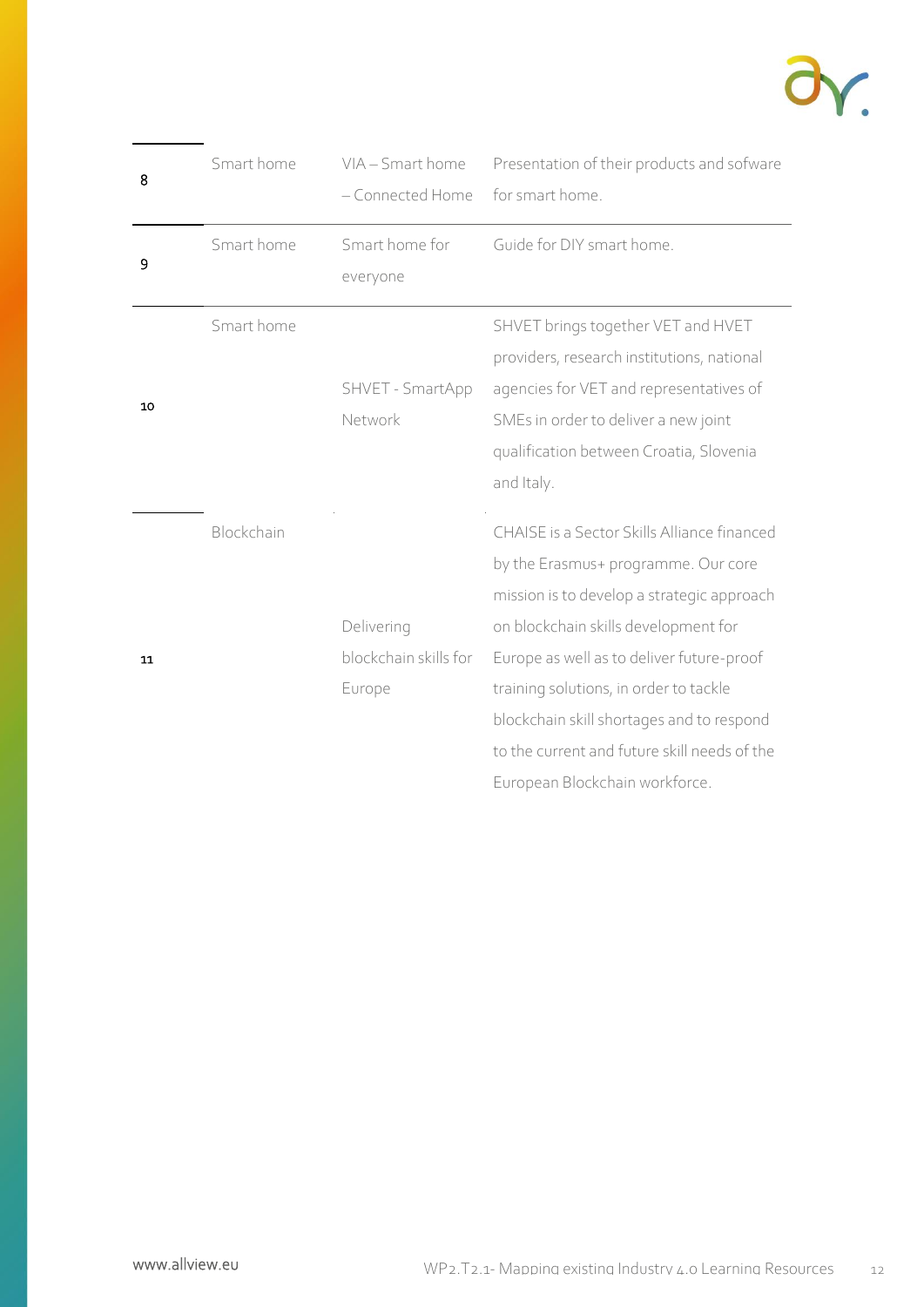

Following I4.0 courses (and eLearning platforms) found by partners WULS-SGGW, ULUB, CENFIM, INNOVAWOOD, FCBA, CETEM, KIT.

| $\mathsf{N}$   |                     |                                                                                                                                                                      |                                                                        | Ε | EC     |
|----------------|---------------------|----------------------------------------------------------------------------------------------------------------------------------------------------------------------|------------------------------------------------------------------------|---|--------|
|                | Topic               | Title                                                                                                                                                                | Type                                                                   | Q | VE     |
| O              |                     |                                                                                                                                                                      |                                                                        | F | $\top$ |
| $\mathbf 1$    | VR/AR<br>/MR/<br>XR | Navidezna resničnost (Modul A)<br>https://www.fe.uni-<br>lj.si/en/education/1st_cycle_academic_study_programme/elec<br>trical_engineering/subjects/2009011210474545/ | Com<br>plete<br>blen<br>ded<br>learni<br>ng<br>COUrs                   | 6 | 5      |
| $\overline{2}$ | VR/AR<br>/MR/<br>XR | Game technology and virtual reality<br>https://www.fri.uni-lj.si/sl/predmet/63740                                                                                    | $\in$<br>Com<br>plete<br>blen<br>ded<br>learni<br>ng<br>COUrs<br>$\in$ | 6 | 6      |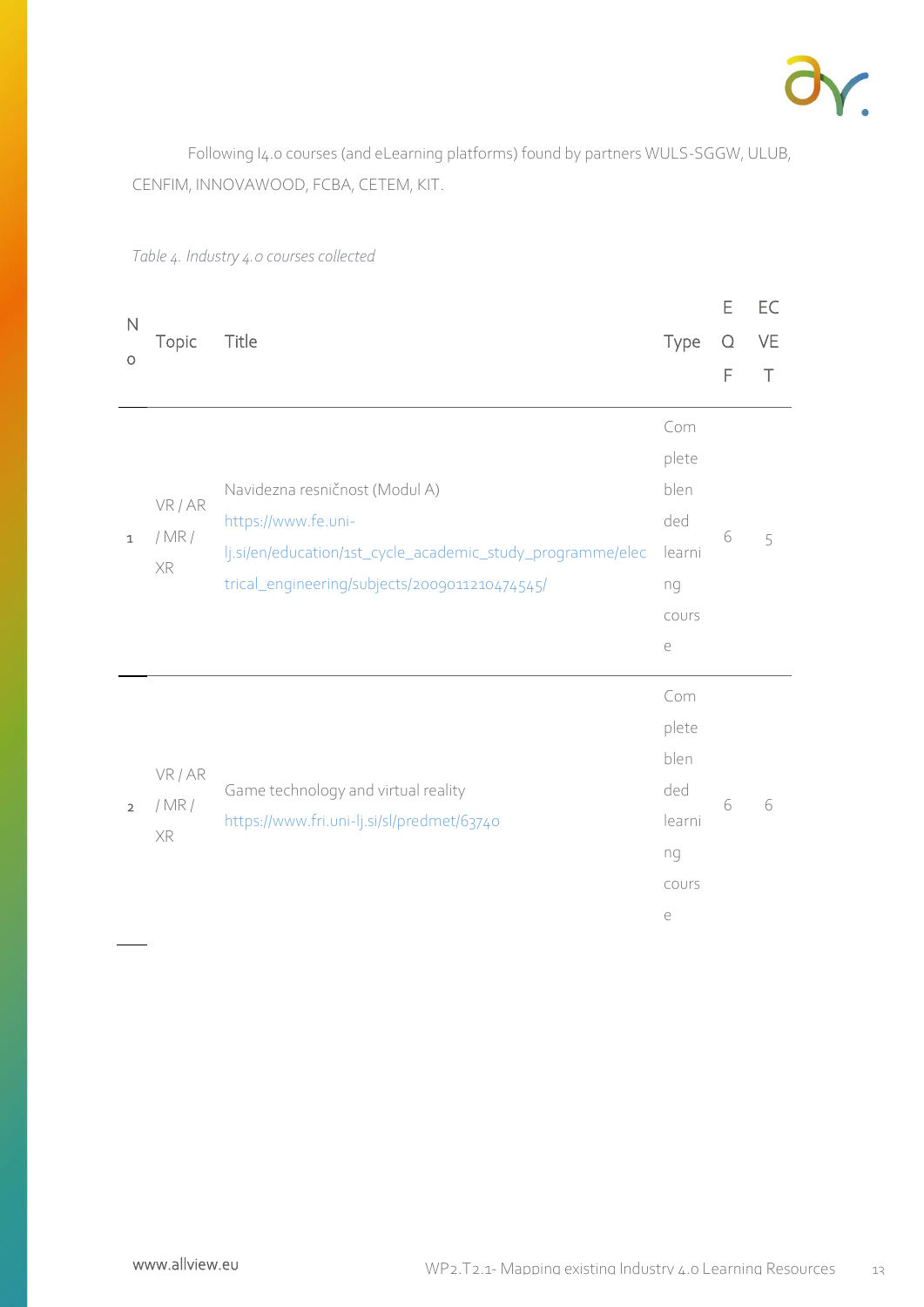

| 3 | Manag<br>ement | EQ-WOOD - European Quality Qualification for the<br>WOODwork and furniture industry<br>https://www.eqwood.org/elearning | Com<br>plete<br>blen<br>ded<br>learni<br>ng<br>cours<br>$\in$ | 5 | 3 |
|---|----------------|-------------------------------------------------------------------------------------------------------------------------|---------------------------------------------------------------|---|---|
| 4 | Manag<br>ement | Innovation management systems<br>http://making4o.eu/index.php/przykladowa-strona/module4/                               | Com<br>plete<br>blen<br>ded<br>learni<br>ng<br>COUrs<br>$\in$ | 5 | 3 |
| 5 | Furnitu<br>re  | Product Design and Digitalization<br>http://making4o.eu/index.php/przykladowa-strona/module1/                           | Com<br>plete<br>blen<br>ded<br>learni<br>ng<br>COUrs<br>$\in$ | 5 | 3 |

 $\frac{1}{2}$  .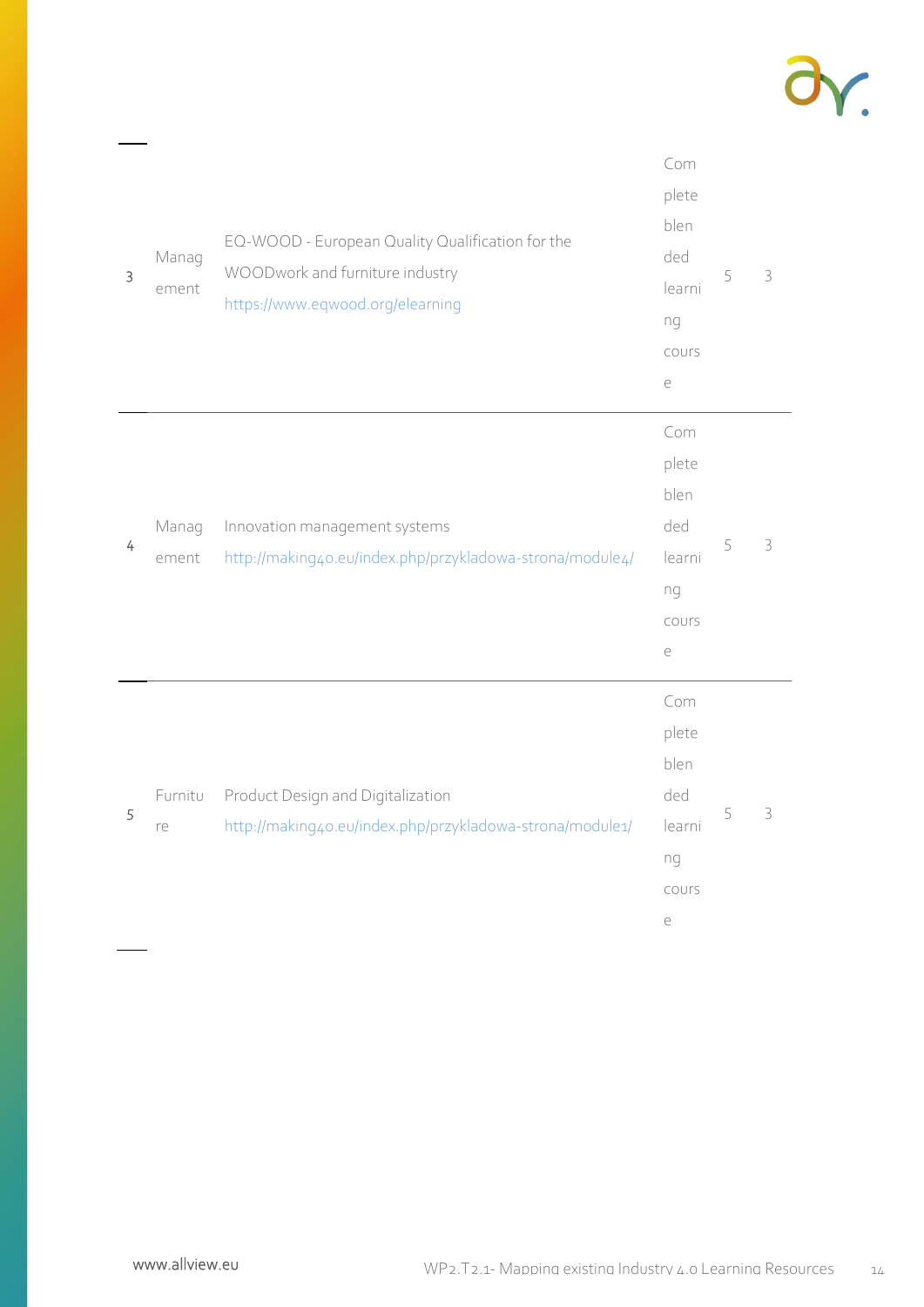

| 6              | Manag<br>ement      | Technological surveillance and competitive intelligence.<br>http://making4o.eu/index.php/przykladowa-strona/module4/ | Com<br>plete<br>blen<br>ded<br>learni<br>ng<br>COUrs<br>$\in$ | 5 | 3 |
|----------------|---------------------|----------------------------------------------------------------------------------------------------------------------|---------------------------------------------------------------|---|---|
| $\overline{7}$ | Other<br>specific   | Additive Manufacturing<br>http://making4o.eu/index.php/przykladowa-strona/module1/                                   | Com<br>plete<br>blen<br>ded<br>learni<br>ng<br>COUrs<br>$\in$ | 5 | 3 |
| 8              | VR/AR<br>/MR/<br>XR | Augumented Reality<br>http://making4o.eu/index.php/przykladowa-strona/module1/                                       | Com<br>plete<br>blen<br>ded<br>learni<br>ng<br>COUrs<br>$\in$ | 5 | 3 |

 $\frac{1}{2}$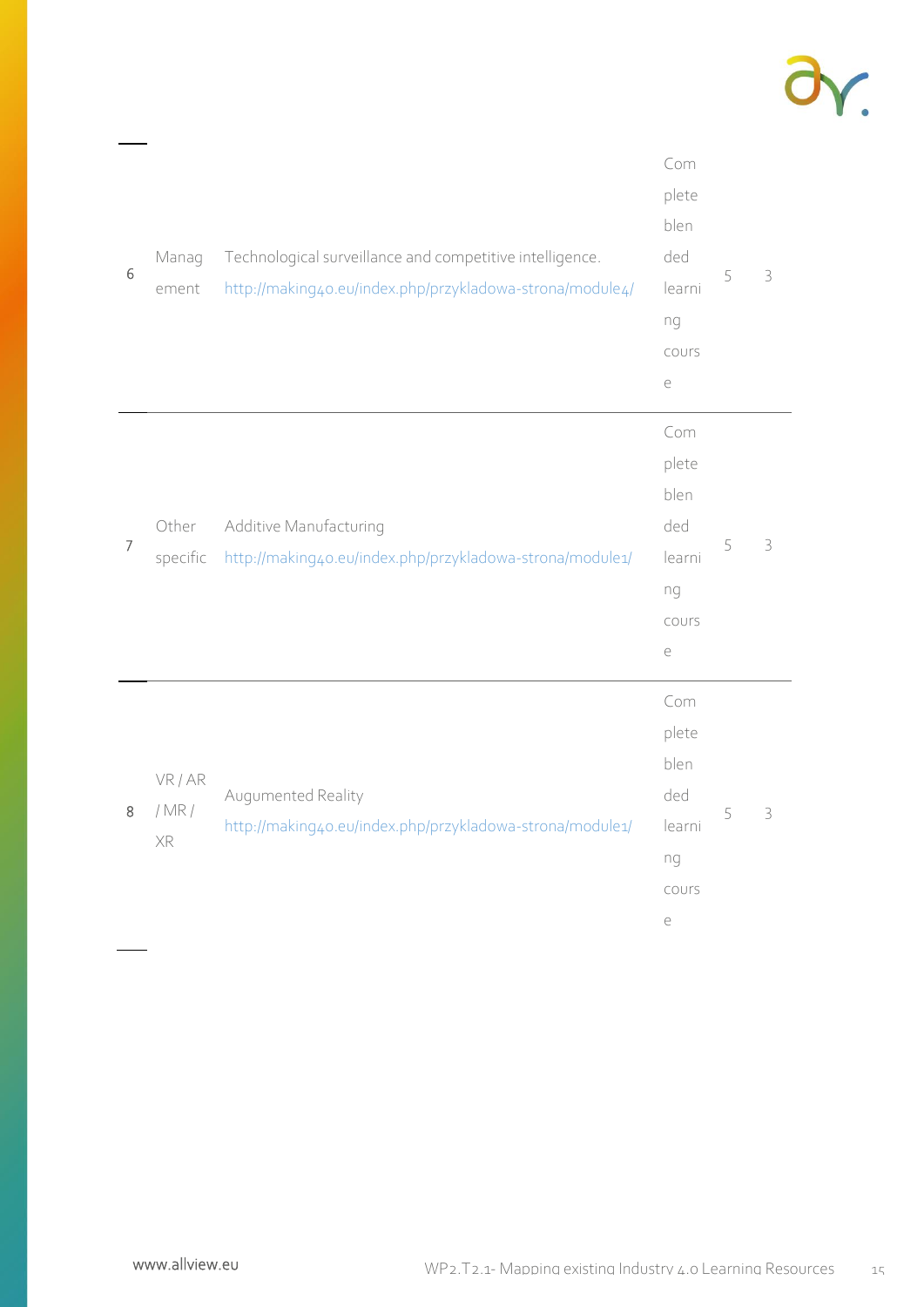

| $\mathsf 9$ | Manag<br>ement      | Digital Transformation in Industry 4.0<br>http://making4o.eu/index.php/przykladowa-strona/module1/                         | Com<br>plete<br>blen<br>ded<br>learni<br>ng<br>COUrs<br>$\in$ | 5 | 3 |
|-------------|---------------------|----------------------------------------------------------------------------------------------------------------------------|---------------------------------------------------------------|---|---|
| 1<br>O      | VR/AR<br>/MR/<br>XR | Simulation and 3D Scannnig<br>http://making4o.eu/index.php/przykladowa-strona/module1/                                     | Com<br>plete<br>blen<br>ded<br>learni<br>ng<br>COUrS<br>$\in$ | 5 | 3 |
| 1<br>1      | Wood                | Cloud Computing and Big Data applied to wood-based<br>industry<br>http://making4o.eu/index.php/przykladowa-strona/module1/ | Com<br>plete<br>blen<br>ded<br>learni<br>ng<br>COUrS<br>$\in$ | 5 | 3 |

 $\frac{1}{2}$  .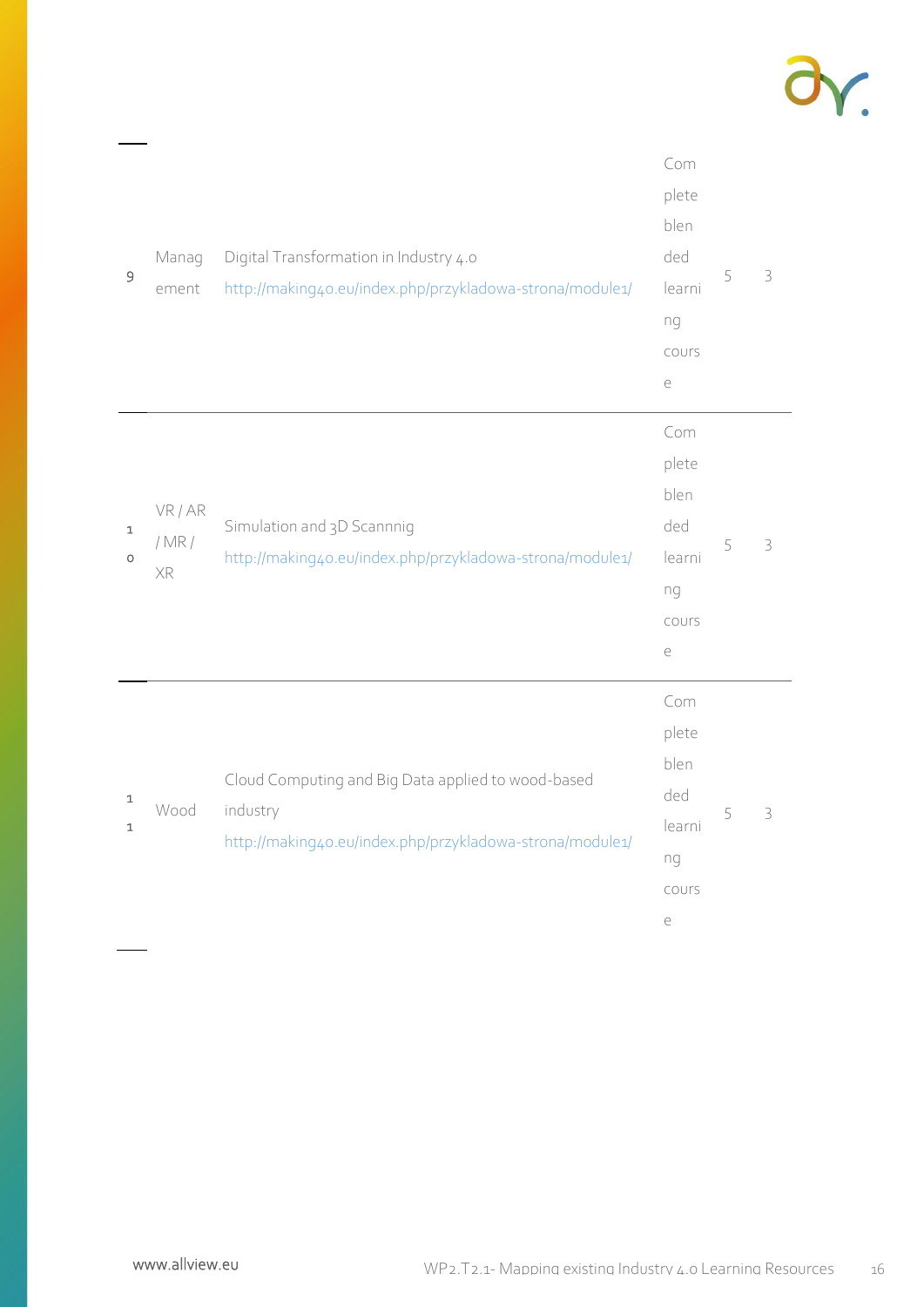

| $\mathbf 1$<br>$\mathbf 2$ | Manag<br>ement | Internet of Things<br>http://making4o.eu/index.php/przykladowa-strona/module1/                         | Com<br>plete<br>blen<br>ded<br>learni<br>ng<br>cours<br>$\in$ | 5 | 3             |
|----------------------------|----------------|--------------------------------------------------------------------------------------------------------|---------------------------------------------------------------|---|---------------|
| $\mathbf{1}$<br>3          | Genera         | Network Communications in the industry<br>http://making4o.eu/index.php/przykladowa-strona/module1/     | Com<br>plete<br>blen<br>ded<br>learni<br>ng<br>cours<br>$\in$ | 5 | 3             |
| $\mathbf 1$<br>4           | Wood           | Robotic applied to the wood-based industry<br>http://making4o.eu/index.php/przykladowa-strona/module1/ | Com<br>plete<br>blen<br>ded<br>learni<br>ng<br>COUrs<br>$\in$ | 5 | $\mathfrak Z$ |

 $\frac{1}{2}$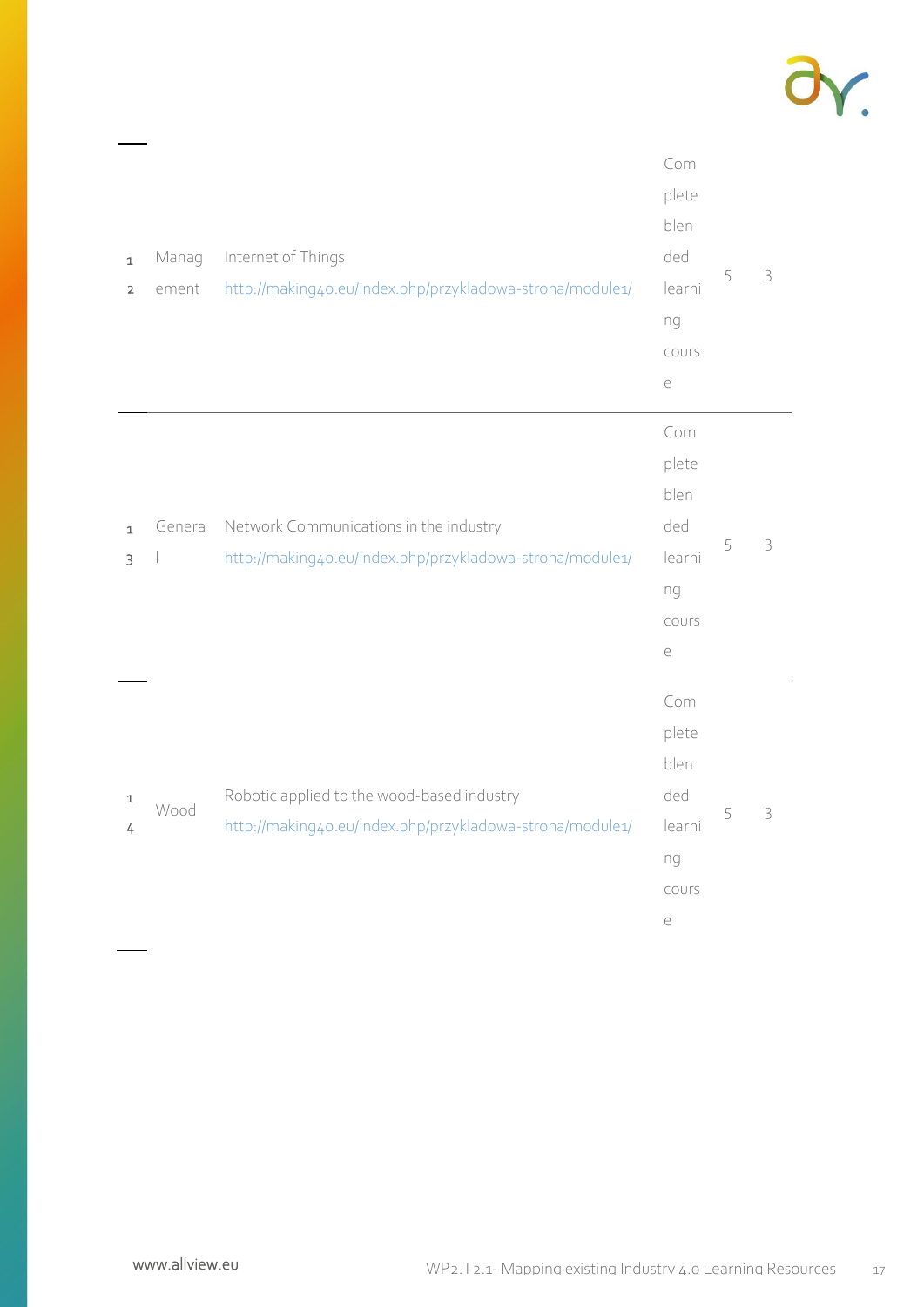

| $\mathbf 1$<br>5  | Manag<br>ement | Wireless Technologies for logistic and manufacturing<br>http://making4o.eu/index.php/przykladowa-strona/module1/ | Com<br>plete<br>blen<br>ded<br>learni<br>ng<br>COUrs<br>$\in$ | 5 | 3 |
|-------------------|----------------|------------------------------------------------------------------------------------------------------------------|---------------------------------------------------------------|---|---|
| $\mathbf{1}$<br>6 | Genera         | Automation and mechanization. Low-Cost Automation<br>http://making4o.eu/index.php/przykladowa-strona/module1/    | Com<br>plete<br>blen<br>ded<br>learni<br>ng<br>COUrs<br>$\in$ | 5 | 3 |
| 17                | Genera         | Management systems. Lean manufacturing.<br>http://making4o.eu/index.php/przykladowa-strona/module4/              | Com<br>plete<br>blen<br>ded<br>learni<br>ng<br>COUrs<br>$\in$ | 5 | 3 |

 $\frac{1}{2}$  .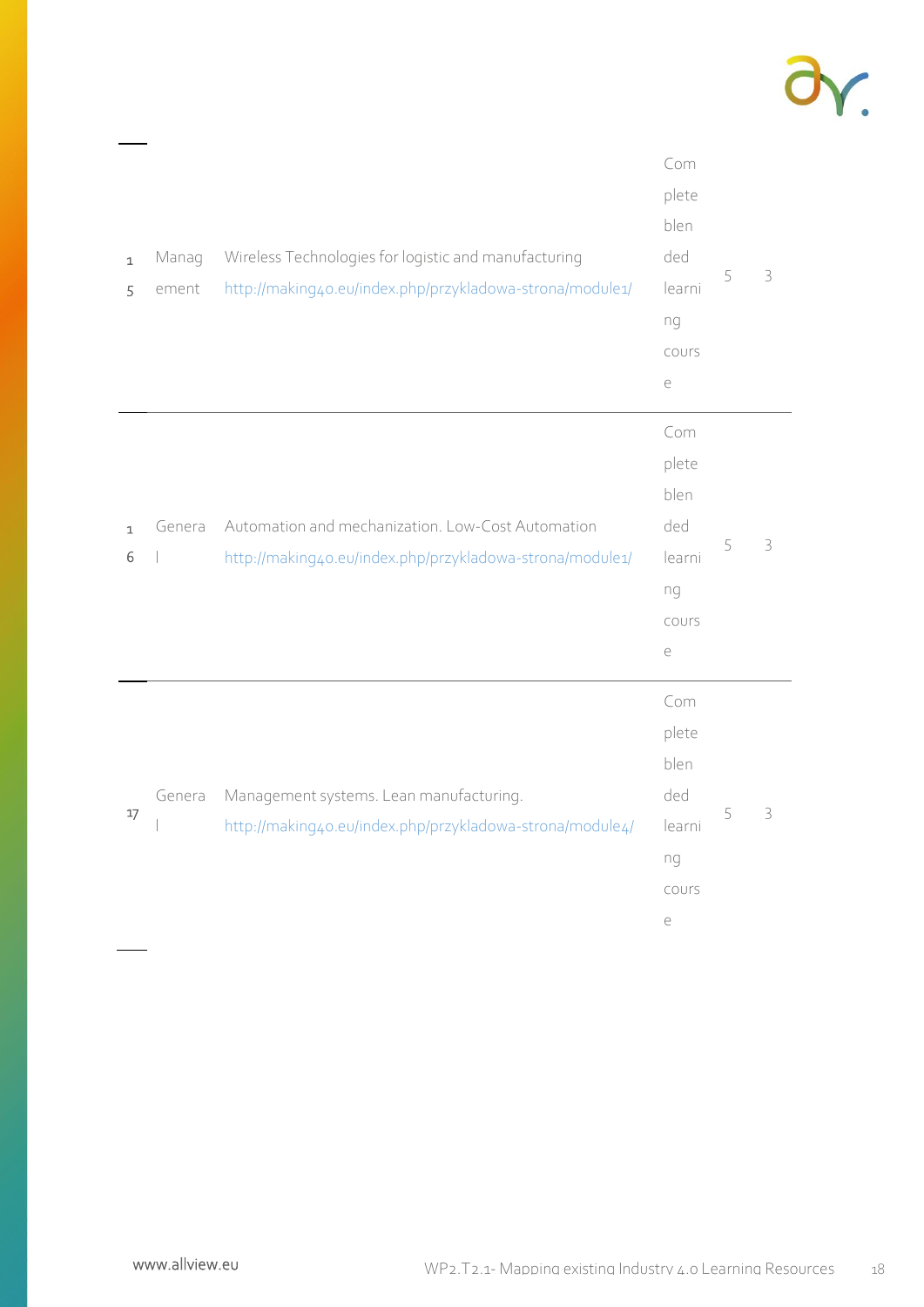

| $\mathtt 1$<br>8              | Wood          | Materials for furniture manufacturing<br>http://making4o.eu/index.php/przykladowa-strona/module3/                 | Com<br>plete<br>blen<br>ded<br>learni<br>ng<br>COUrs<br>$\in$ | 5 | 3 |
|-------------------------------|---------------|-------------------------------------------------------------------------------------------------------------------|---------------------------------------------------------------|---|---|
| $\mathbf{1}$<br>$\mathsf 9$   | Furnitu<br>re | Materials Processing<br>http://making4o.eu/index.php/przykladowa-strona/module3/                                  | Com<br>plete<br>blen<br>ded<br>learni<br>ng<br>COUrs<br>$\in$ | 5 | 3 |
| $\overline{2}$<br>O           | Furnitu<br>re | Production processes in the furniture sector.<br>http://making4o.eu/index.php/przykladowa-strona/module1/         | Com<br>plete<br>blen<br>ded<br>learni<br>ng<br>COUrs<br>$\in$ | 5 | 3 |
| $\overline{2}$<br>$\mathbf 1$ | Genera        | industrie 4.0<br>https://www.vdab.be/opleidingen/aanbod/O-AMI-<br>800907/cursus/C-AMI-191221/Industrie_4_o-online | Com<br>plete<br>onlin<br>$\in$<br>COUrs<br>$\in$              | 3 | 5 |

 $\frac{1}{2}$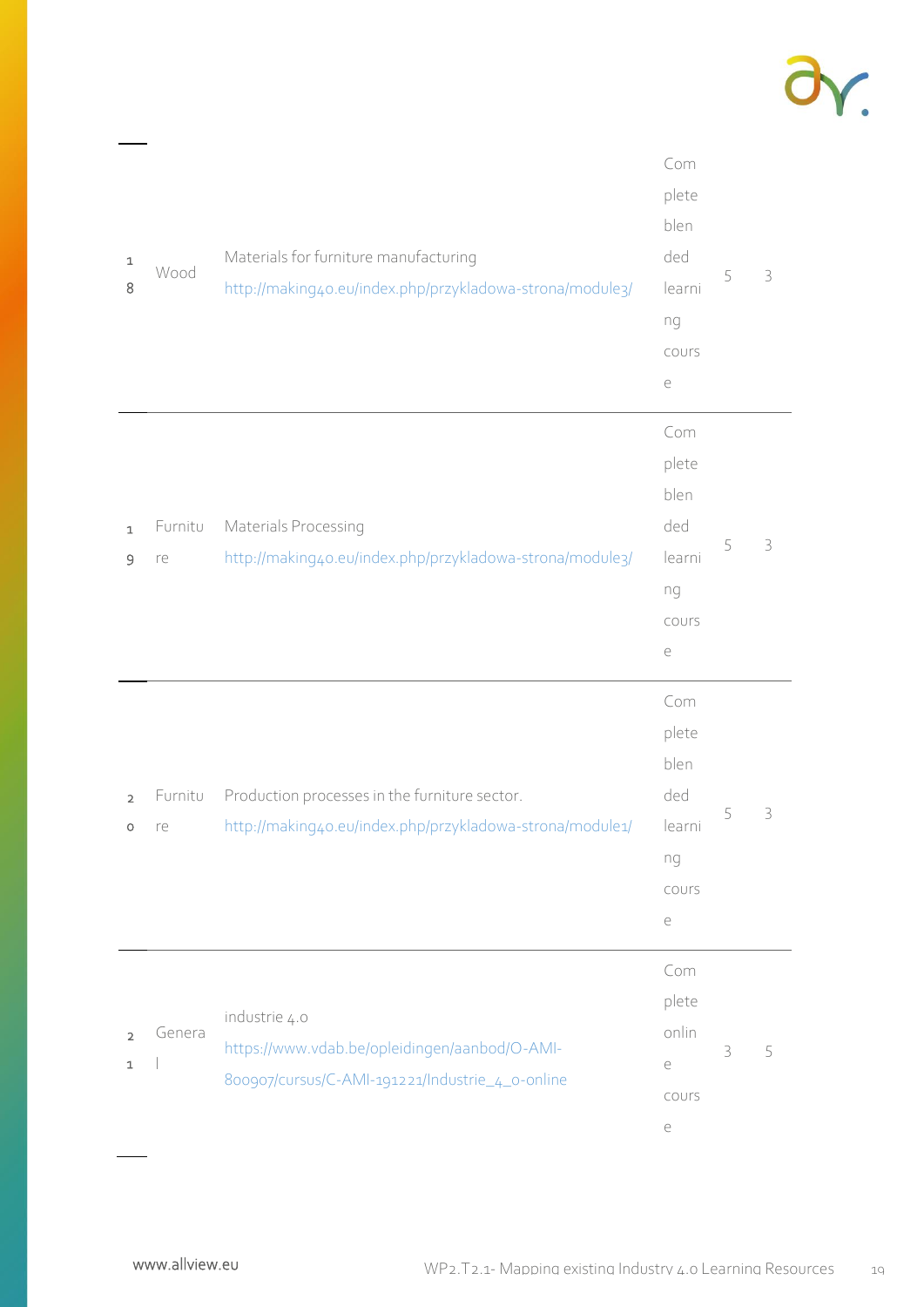

| $\overline{2}$<br>$\overline{2}$ | Furnitu<br>re     | Digital Transformation Manager<br>https://ditrama.eu/en/training-course                                                                                                                     | Com<br>plete<br>onlin<br>e<br>COUrS<br>$\in$ | 2.8<br>5           |
|----------------------------------|-------------------|---------------------------------------------------------------------------------------------------------------------------------------------------------------------------------------------|----------------------------------------------|--------------------|
| $\overline{2}$<br>3              | Other<br>specific | Industry 4.0<br>E-Learing Platform (Registration required):<br>https://app.in4wood.eu/login                                                                                                 | E-<br>Lear<br>ning<br>Platf<br>orm           | EQF<br>Level - 5   |
| $\overline{2}$<br>4              | Other<br>specific | 3D Printing and Additive Manufacturing for Furniture<br>Manufacturing<br>E-Learing Platform (Registration required):<br>https://app.in4wood.eu/login                                        | Ε-<br>Lear<br>ning<br>Platf<br>orm           | EQF<br>$Level - 5$ |
| $\overline{2}$<br>5              | Other<br>specific | Augmented Reality and Intelligent Tools that may be Used<br>During the Design and Fabrication of the Product<br>E-Learing Platform (Registration required):<br>https://app.in4wood.eu/login | Ε-<br>Lear<br>ning<br>Platf<br>orm           | EQF<br>Level - 5   |
| $\overline{2}$<br>6              | Other<br>specific | Sensors and Wearables<br>E-Learing Platform (Registration required):<br>https://app.in4wood.eu/loqin                                                                                        | Ε-<br>Lear<br>ning<br>Platf<br>orm           | EQF<br>Level - 5   |

 $\overline{\phantom{0}}$  $\sim$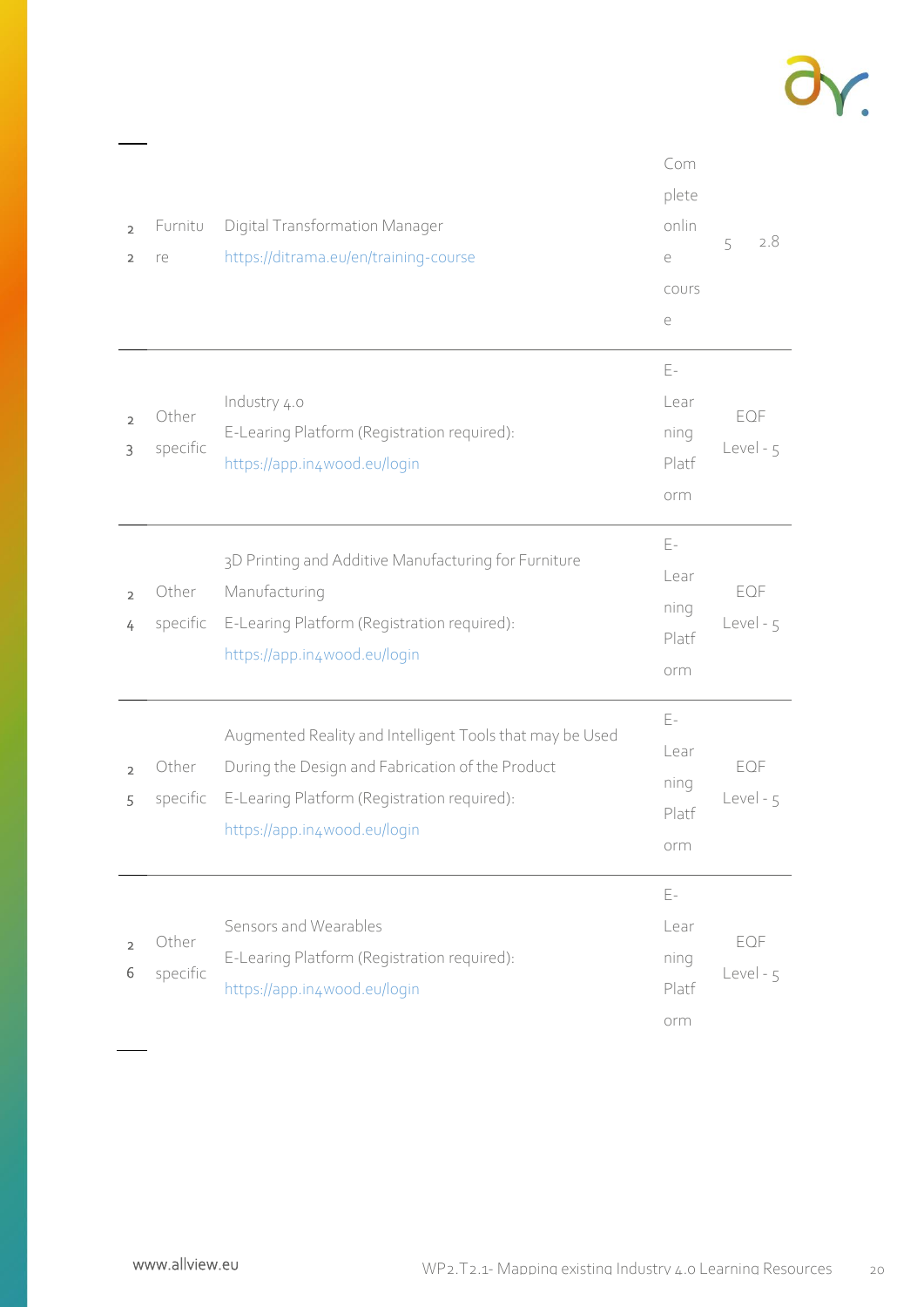

| $\overline{2}$<br>7 | Other<br>specific | RFID/NFC<br>E-Learing Platform (Registration required):<br>https://app.in4wood.eu/login                                                                                   | $E-$<br>Lear<br>ning<br>Platf<br>orm                 | EQF<br>Level - 5 |
|---------------------|-------------------|---------------------------------------------------------------------------------------------------------------------------------------------------------------------------|------------------------------------------------------|------------------|
| $\overline{2}$<br>8 | Other<br>specific | Robotics applied to furniture production at the different<br>production stages<br>E-Learing Platform (Registration required):<br>https://app.in4wood.eu/login             | E-<br>Lear<br>ning<br>Platf<br>orm                   | EQF<br>Level - 5 |
| $\overline{2}$<br>9 | Other<br>specific | Simulation, modelling and virtualization in the design, virtual<br>catalogues, 3D scanning<br>E-Learing Platform (Registration required):<br>https://app.in4wood.eu/login | $\mathsf{E}\text{-}$<br>Lear<br>ning<br>Platf<br>orm | EQF<br>Level - 5 |
| 3<br>O              | Other<br>specific | Internet of Things<br>E-Learing Platform (Registration required):<br>https://app.in4wood.eu/login                                                                         | $E -$<br>Lear<br>ning<br>Platf<br>orm                | EQF<br>Level - 5 |
| 3<br>1              | Other<br>specific | Integrated Systems<br>E-Learing Platform (Registration required):<br>https://app.in4wood.eu/login                                                                         | $\mathsf{E}\text{-}$<br>Lear<br>ning<br>Platf<br>orm | EQF<br>Level - 5 |
| 3<br>$\overline{2}$ | Other<br>specific | Big Data & Analytics<br>E-Learing Platform (Registration required):<br>https://app.in4wood.eu/login                                                                       | Ε-<br>Lear<br>ning<br>Platf<br>orm                   | EQF<br>Level - 5 |

 $\frac{1}{2}$  .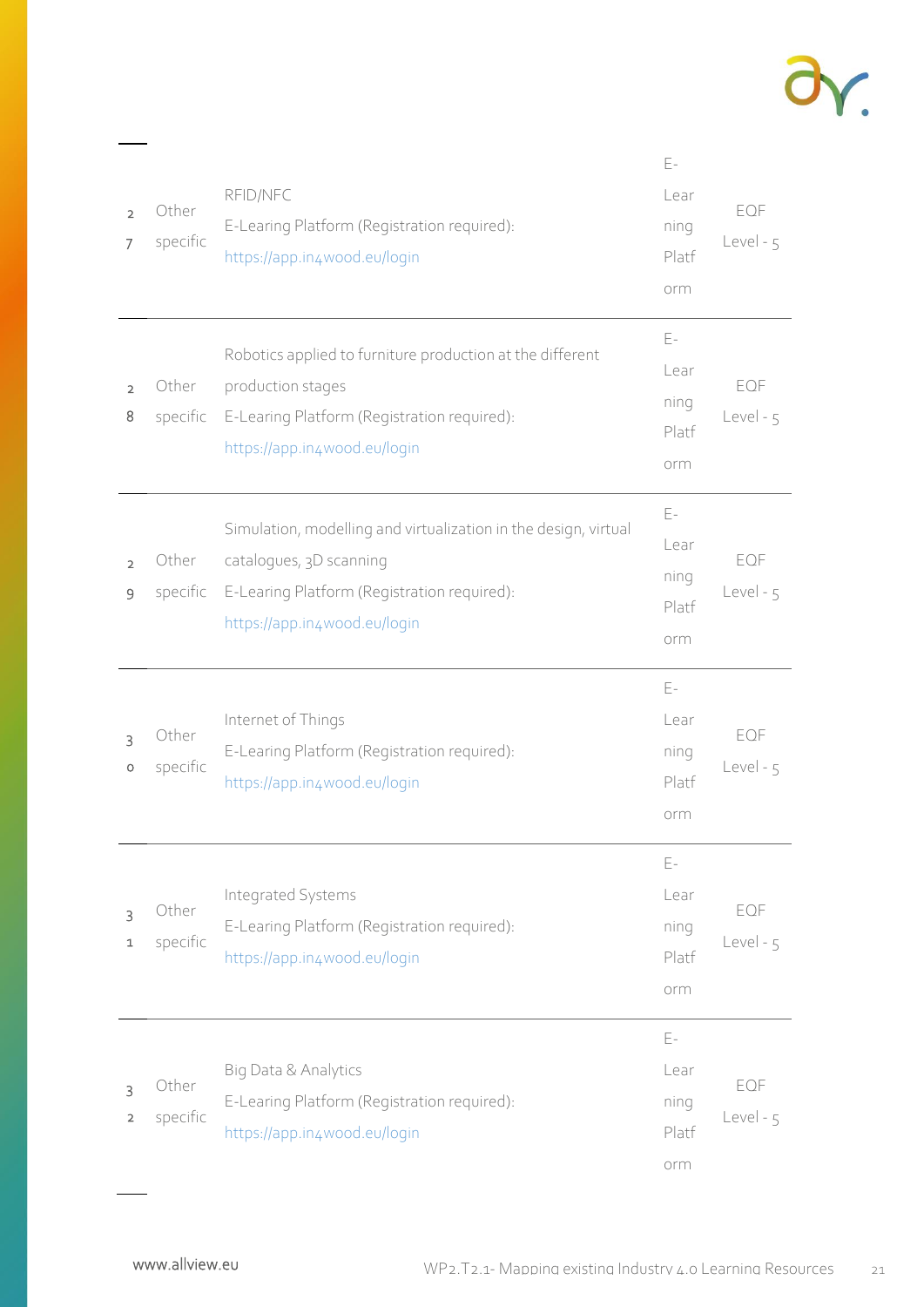

| 3<br>3 | Other<br>specific | Cloud Computing<br>E-Learing Platform (Registration required):<br>https://app.in4wood.eu/login               | $E-$<br>Lear<br>ning<br>Platf<br>orm                 | EQF<br>Level - 5 |
|--------|-------------------|--------------------------------------------------------------------------------------------------------------|------------------------------------------------------|------------------|
| 3<br>4 | Other<br>specific | <b>Communication Networks</b><br>E-Learing Platform (Registration required):<br>https://app.in4wood.eu/login | E-<br>Lear<br>ning<br>Platf<br>orm                   | EQF<br>Level - 5 |
| 3<br>5 | Other<br>specific | Cyber-Security<br>E-Learing Platform (Registration required):<br>https://app.in4wood.eu/login                | $E-$<br>Lear<br>ning<br>Platf<br>orm                 | EQF<br>Level - 5 |
| 3      | Other             | Collaborative Platforms<br>E-Learing Platform (Registration required):                                       | $E-$<br>Lear<br>ning                                 | EQF              |
| 6      | specific          | https://app.in4wood.eu/login                                                                                 | Platf<br>orm                                         | Level - 5        |
| 37     | Other<br>specific | Applications of Logistics<br>E-Learing Platform (Registration required):<br>https://app.in4wood.eu/login     | $\mathsf{E}\text{-}$<br>Lear<br>ning<br>Platf<br>orm | EQF<br>Level - 5 |

 $\frac{1}{2}$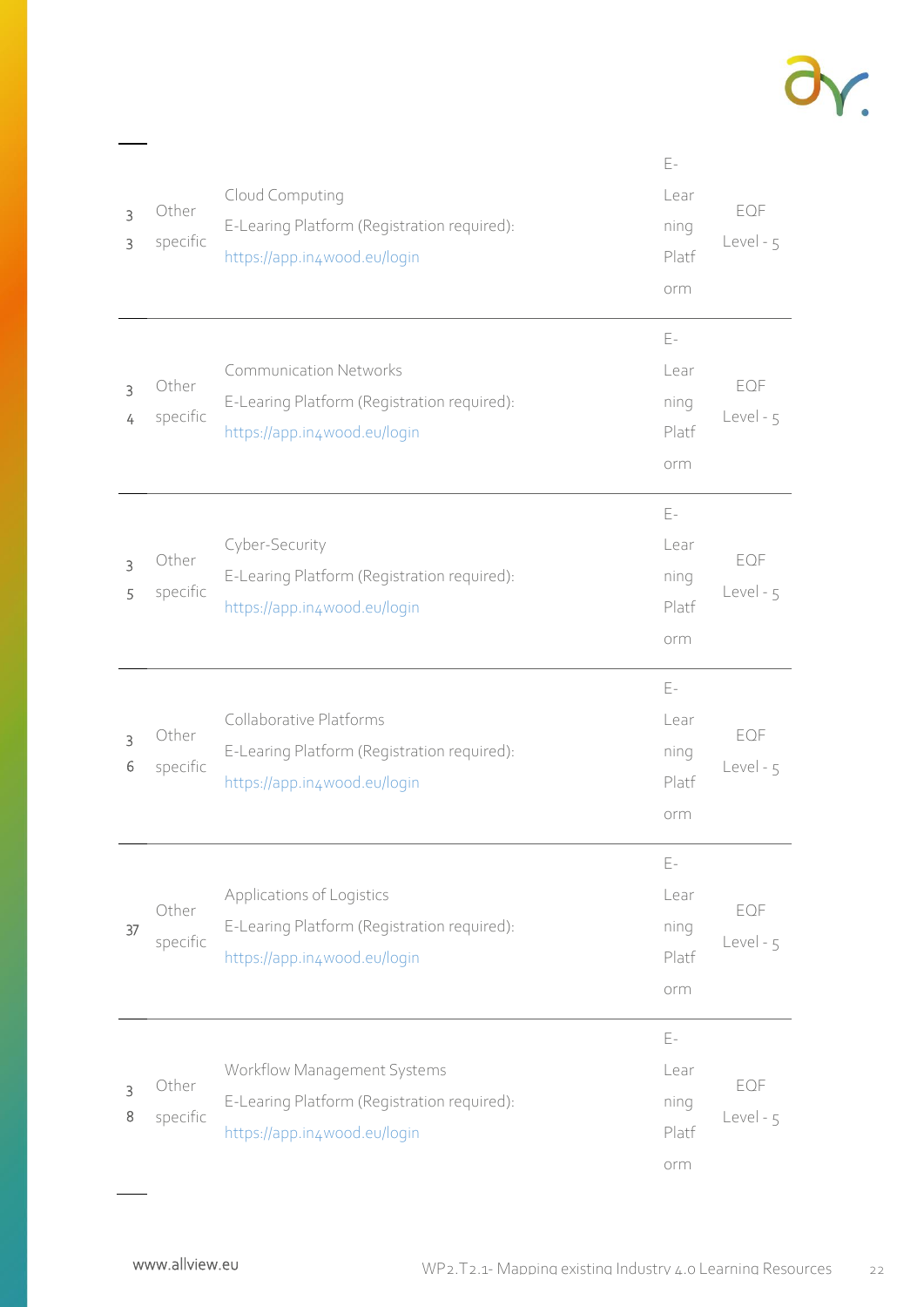

|  |                   | Standards Certifications and Legal Issues   | ∟ear                             | FOF       |
|--|-------------------|---------------------------------------------|----------------------------------|-----------|
|  | Other<br>specific | E-Learing Platform (Registration required): | nıng                             |           |
|  |                   | https://app.in4wood.eu/login                | $Pla$ <sup>+<math>f</math></sup> | Level - 5 |
|  |                   |                                             |                                  |           |

Other than complete courses within I 4.0, 7 reports and theses dealing with that subject were found.

Table 5. Reports and theses dealing with I4.0

| No             | Topic             | Title                                                          | Description                                                                                                                     |
|----------------|-------------------|----------------------------------------------------------------|---------------------------------------------------------------------------------------------------------------------------------|
| $\mathbf{1}$   | VR / AR / MR / XR | Using VR<br>technologies as<br>marketing tools                 | Thesis is reasearching how is Slovenian<br>market open for this kind of technologies.                                           |
| $\overline{2}$ | VR / AR / MR / XR | Usability of virtual<br>reality in<br>construction<br>industry | Thesis presents ways and technologies in<br>the field of VR, which have potential<br>applications in construction.              |
| 3              | VR / AR / MR / XR | Virtual reality in<br>automotive industry                      | Potential use of VR in the automotive<br>industry.                                                                              |
| 4              | VR / AR / MR / XR | Use of VR in<br>education                                      | Teachers report on using VR technology in<br>class (what software and hardware did he<br>use, students feedback and more).      |
| 5              | VR / AR / MR / XR | Effects of the use of<br>smart glasses on<br>eyesight          | Effects of using smart glasses on users<br>comfort during order picking activities were<br>researched in a testing environment. |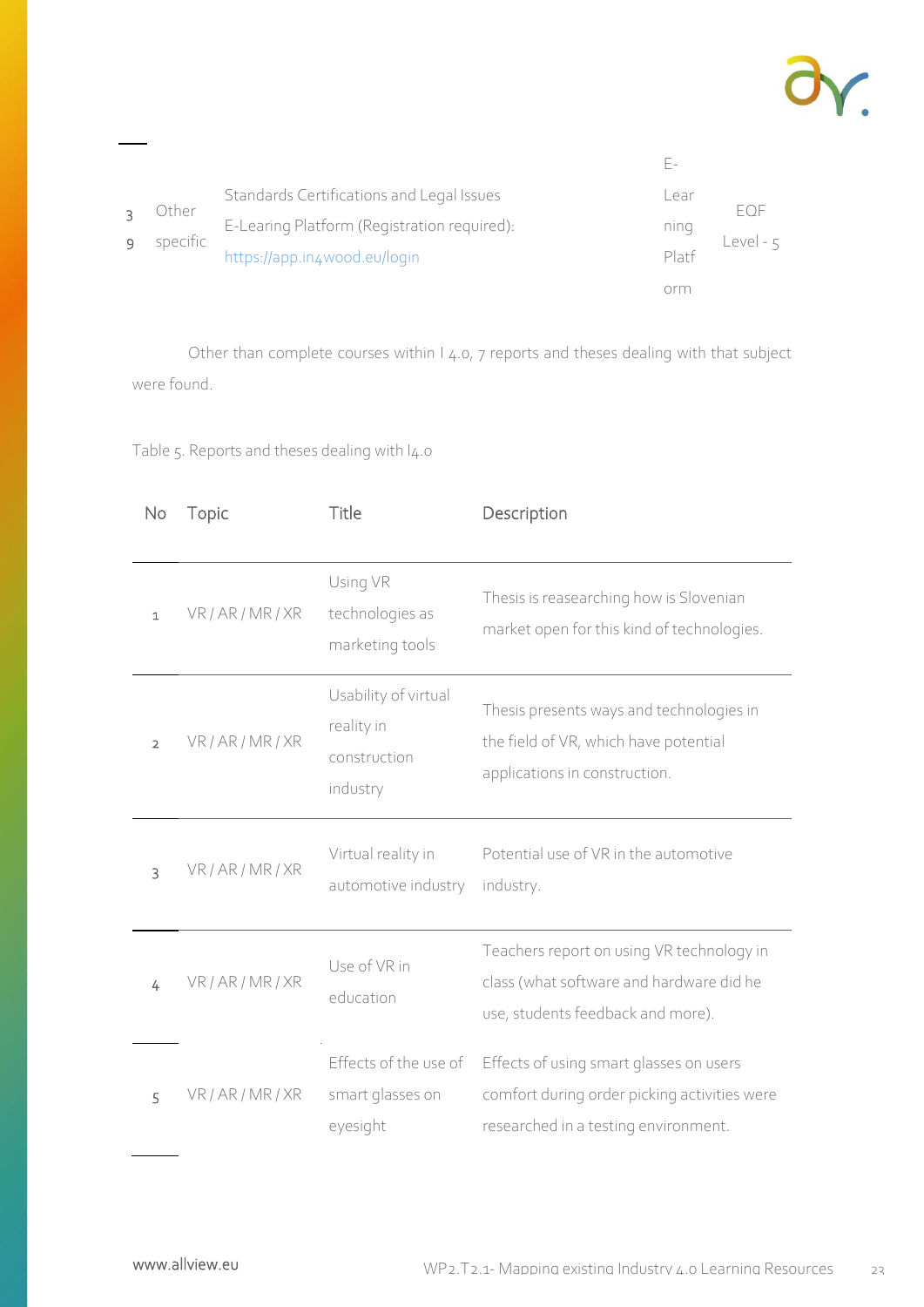

| 6 | VR/AR/MR/XR       | Virtual and<br>agumented reality<br>technologies as tool<br>for presenting new<br>ideas and prodcuts<br>at fairs: case<br><b>MAHEPA</b> | Paper is describing attempt to create a<br>virtual presnetation of new hybrid aircraft. |
|---|-------------------|-----------------------------------------------------------------------------------------------------------------------------------------|-----------------------------------------------------------------------------------------|
| 7 | VR / AR / MR / XR | Augmented reality<br>as infrastructure for<br>improvement of<br>communication in<br>construction<br>projects                            | The thesis studies how to address this<br>problem with Augmented Reality.               |

Also, 24 portals and webpages dealing with I4.0 in the furniture industry and other good practices were catalogued:

| No             | Topic       | Name                                | Description                                                                                                                         |
|----------------|-------------|-------------------------------------|-------------------------------------------------------------------------------------------------------------------------------------|
| 1              | Furniture   | Virtual reality - into<br>the magic | Company is using VR for customers<br>trying out a variety of home furnishing<br>solutions.                                          |
| $\mathfrak{p}$ | VR/AR/MR/XR | Marles 360° virtual<br>tour         | House building company is using VR,<br>which allows customers to see and walk<br>around their not yet build house and its<br>rooms. |

*Table 6. Portals and webpages dealing with I4.0 in the furniture and related industry*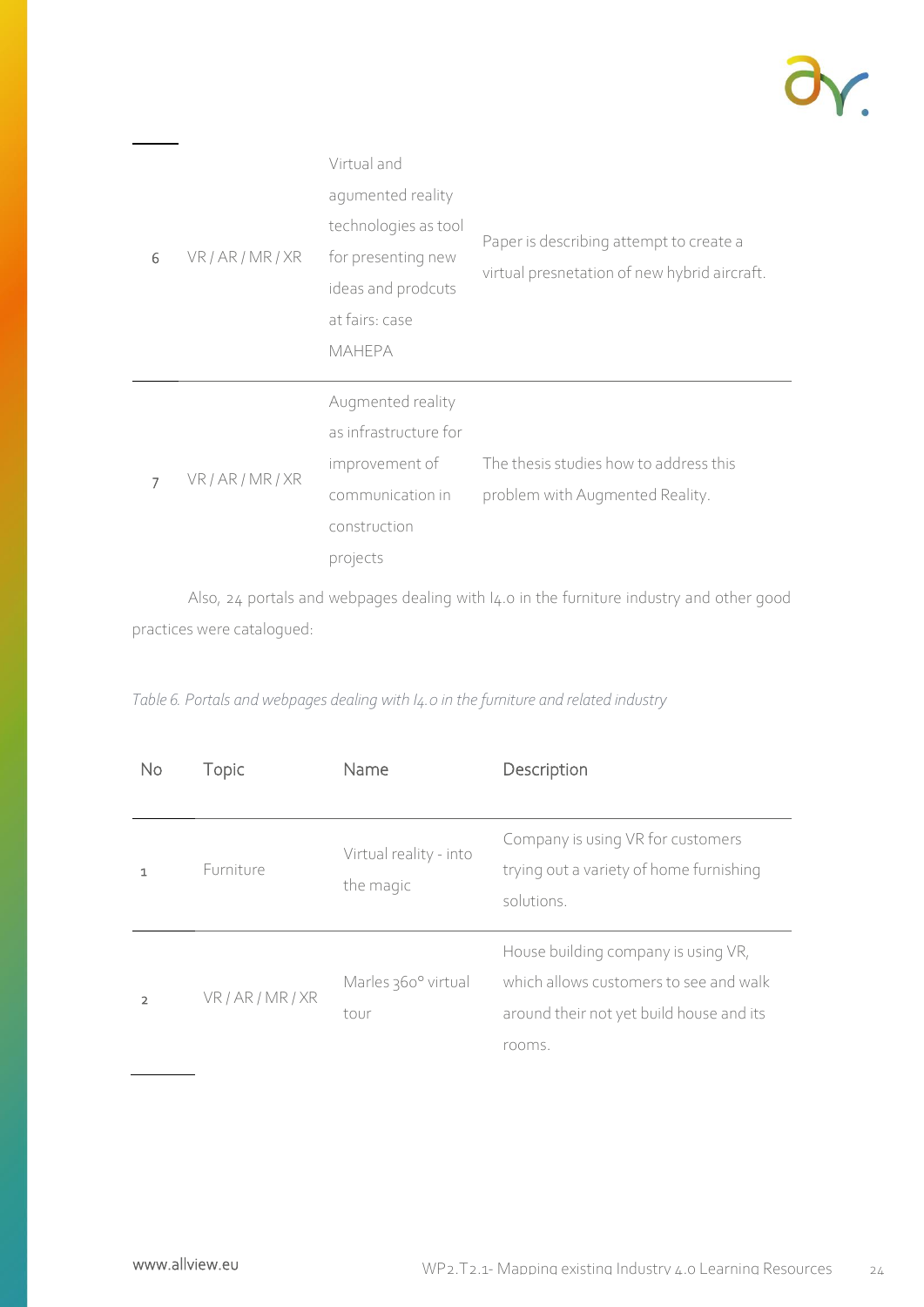

| 3 | VR / AR / MR / XR | VR eyeglases and<br>equipment: Ultimate<br>quide about VR<br>world | Guide about VR technology and<br>equipment                                                                                                      |
|---|-------------------|--------------------------------------------------------------------|-------------------------------------------------------------------------------------------------------------------------------------------------|
| 4 | VR/AR/MR/XR       | TravelAR Slovenia                                                  | By co-creating and involving the local<br>community, they strive to preserve and<br>visualize the sights of local cultural<br>heritage.         |
| 5 | VR/AR/MR/XR       | XR Slovenija                                                       | The Slovenian community of XR creators<br>and its enthusiasts. Questions, Debates,<br>Meetings  All about Xr!                                   |
| 6 | VR / AR / MR / XR | Mobile game<br>"Pokemon GO"                                        | Pokémon Go is a free game for<br>smartphones, which, works on the<br>principle of augmented reality.                                            |
| 7 | VR / AR / MR / XR | Mobile app.<br>"Snapchat"                                          | Lens Studio application designed for<br>artists and developers, to build<br>augmented reality experiences for users<br>of their app. Snapchat.  |
| 8 | VR / AR / MR / XR | Magic Leap 1                                                       | Their product can read a room in<br>moments. It understands corners, edges<br>and surfaces, so the apps can interact<br>with your surroundings. |
| 9 | VR/AR/MR/XR       | HoloLens 2                                                         | Mixed reality device with that enhance<br>collaboration. Help your company be<br>more productive and innovate with more<br>purpose.             |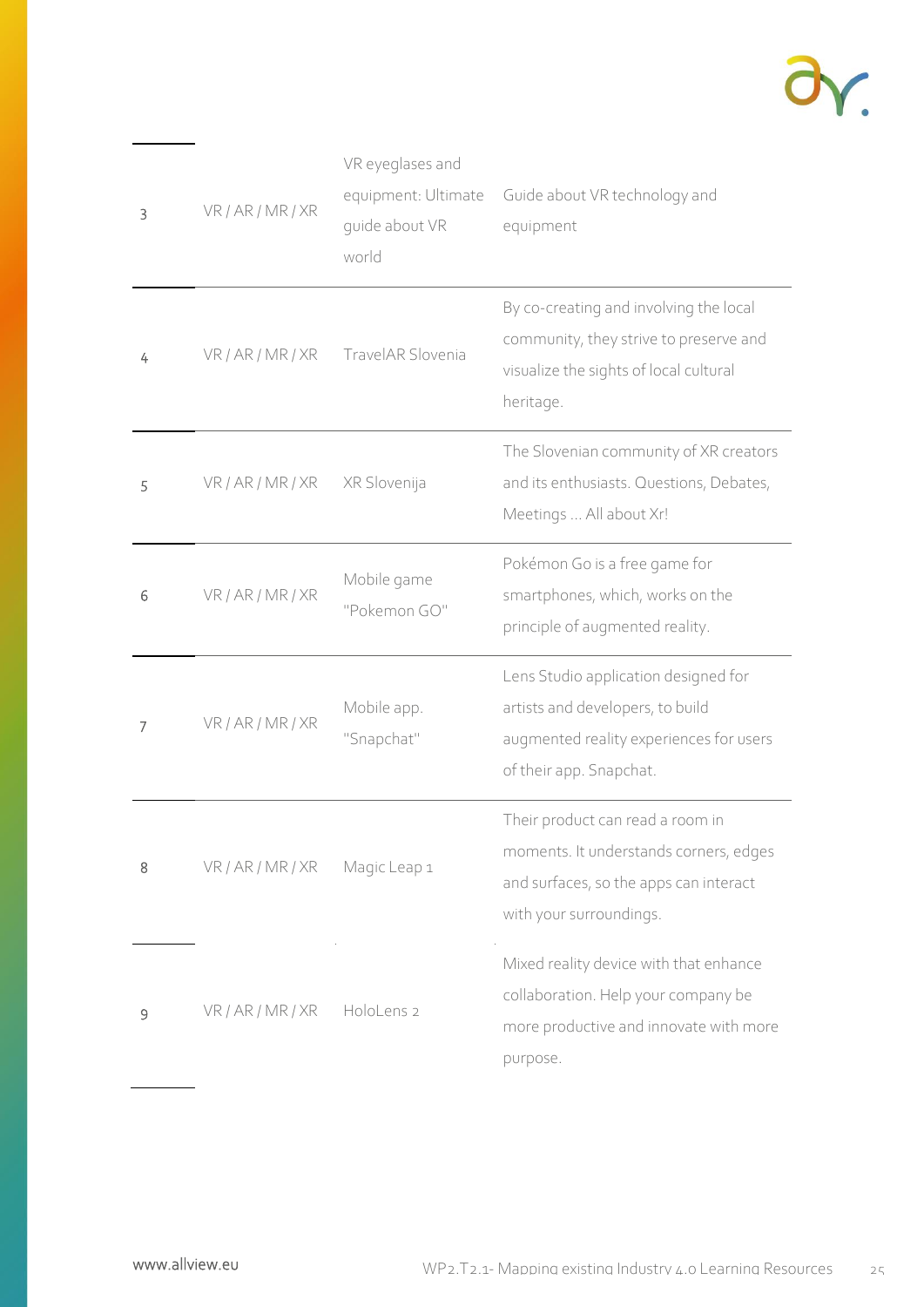

| 10 | VR / AR / MR / XR | Workshop for virtual<br>reality                                                            | A workshop on virtual reality was taken<br>place in OpenLab. They learned the<br>principles of virtual reality, modeling and<br>programming.                                                                                                                                  |
|----|-------------------|--------------------------------------------------------------------------------------------|-------------------------------------------------------------------------------------------------------------------------------------------------------------------------------------------------------------------------------------------------------------------------------|
| 11 | VR / AR / MR / XR | Workshop for virtual<br>reality                                                            | A workshop for vocational student was<br>taken place. They created new virtual<br>worlds and be able to play different roles                                                                                                                                                  |
| 12 | VR / AR / MR / XR | Digital UL - with<br>innovative use of ICT<br>to excellence                                | Develop innovative learning<br>environments and introduce methods<br>and pedagogical practices by integrating<br>new technologies                                                                                                                                             |
| 13 | VR / AR / MR / XR | Smart Augmented<br>and Virtual Reality<br>Marketplace for<br>14 Furniture<br>Customisation | The FurnIT-SAVER project will solve<br>some problems making the use of virtual<br>and augmented reality technologies,<br>recommendation engines based on<br>artificial intelligence and ecommerce<br>solutions to produce a smart marketplace<br>for furniture customisation. |
| 14 | Furniture         | Tylko app.                                                                                 | See your shelf live in your space before<br>you decide to buy it. Edit size, height and<br>style on the fly. Furniture shopping with<br>the powerful Tylko app always means a<br>perfect fit.                                                                                 |
| 15 | Furniture         | Virtual tour of<br>showroom                                                                | Discover the latest King Living designs<br>and luxury materials, learn about the<br>benefits of King Living's steel frame and<br>shop the full collection, all from the<br>comfort of your home.                                                                              |

<u>and the state of the state</u>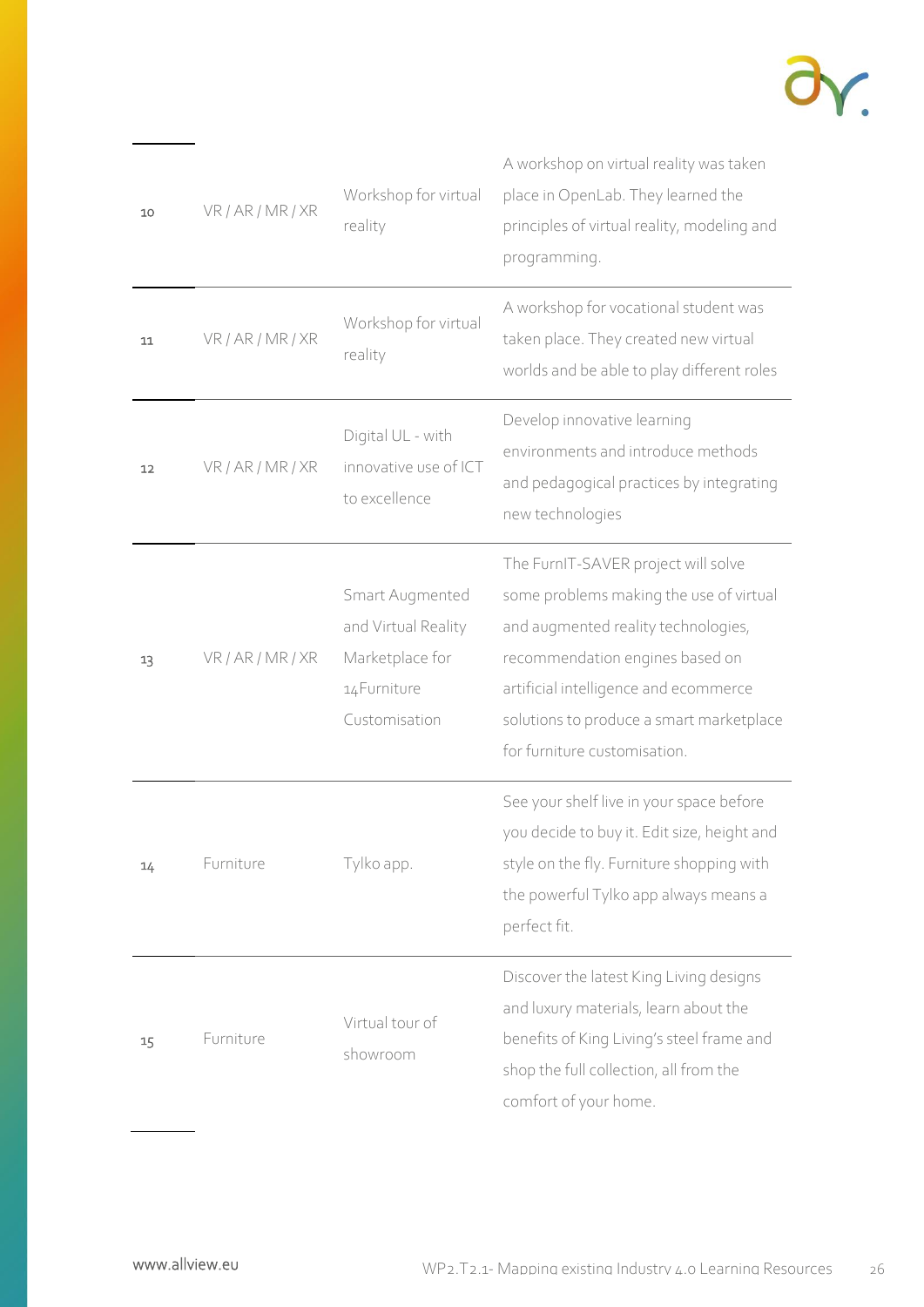

| 16 | Furniture         | <b>IKEA Place</b>                         | Spark ideas to create a better life at<br>home.<br>IKEA Place lets you virtually place true-<br>to-scale 3D models in your very own<br>space. Combining the latest AR<br>technology and IKEA's smart home<br>solutions you can experience IKEA like<br>never before |
|----|-------------------|-------------------------------------------|---------------------------------------------------------------------------------------------------------------------------------------------------------------------------------------------------------------------------------------------------------------------|
| 17 | Furniture         | Myty                                      | MYTY, the most powerful AR decoration<br>tools to redesign your home. Redecorate<br>your interior, enjoy thousands of<br>inspirational images and test the<br>furniture of your favorite brands, easily<br>with your smartphone.                                    |
| 18 | Furniture         | Summit furniture                          | Summit offers 3D virtual tour of their<br>showrooms.                                                                                                                                                                                                                |
| 19 | VR/AR/MR/XR       | Interior define                           | Interior defines app. let customer virtualy<br>place their products 3D models into their<br>own space.                                                                                                                                                              |
| 20 | Furniture         | 3D Product<br>Visualization Made<br>Easy  | The 3D product visualization platform for<br>furniture. Create Photorealistic Content<br>at Scale. Product images and 3D content<br>for a delightful shopping experience.                                                                                           |
| 21 | VR / AR / MR / XR | All-in-One<br>Augmented Reality<br>System | The ViewAR System lets developers, and<br>inexperienced creators, use cutting-edge<br>AR technologies to create immersive AR<br>experiences across a broad range of<br>domains                                                                                      |

 $\overline{\phantom{a}}$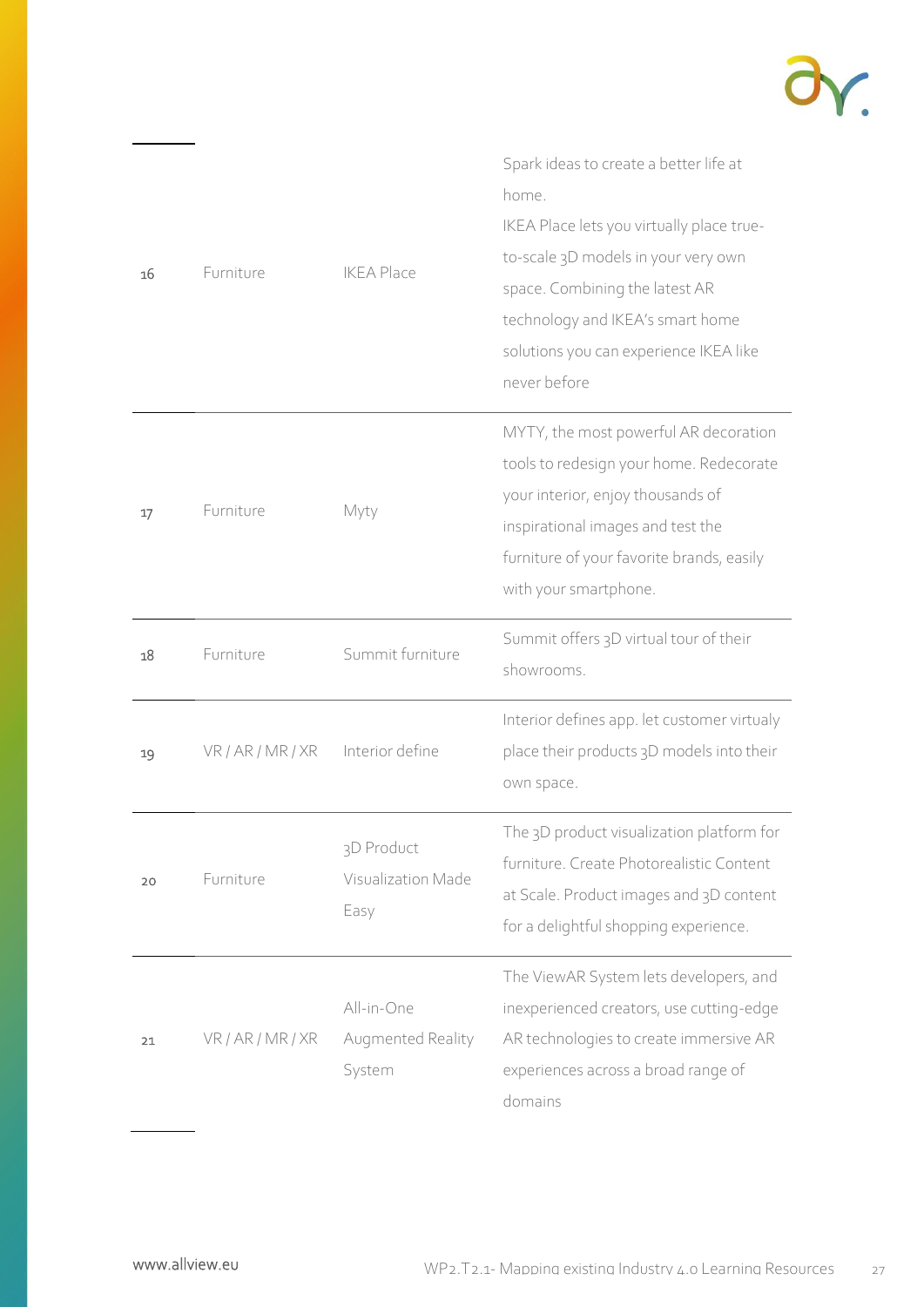

|    |           |                     | Nextech AR Solutions is a leader in web |
|----|-----------|---------------------|-----------------------------------------|
|    |           | The Virtual         | based augmented reality for ecommerce,  |
| 22 | Furniture | Experience          | advertising and virtual events with     |
|    |           | Company             | technology ranging from simple 3D       |
|    |           |                     | Images to complex holograms.            |
| 23 | Furniture |                     | Allow customers to preview your         |
|    |           | The Future of       | furniture in their home with Augmented  |
|    |           | Furniture Retail    | Reality. Improve purchase confidence    |
|    |           |                     | and increase sales.                     |
|    |           | The platform for 3D | Easily deploy mobile augmented reality  |
| 24 | Furniture | and augmented       | solutions                               |
|    |           | reality product     | for eCommerce, field sales, education   |
|    |           | visualization       | and more.                               |

 $\overline{\phantom{a}}$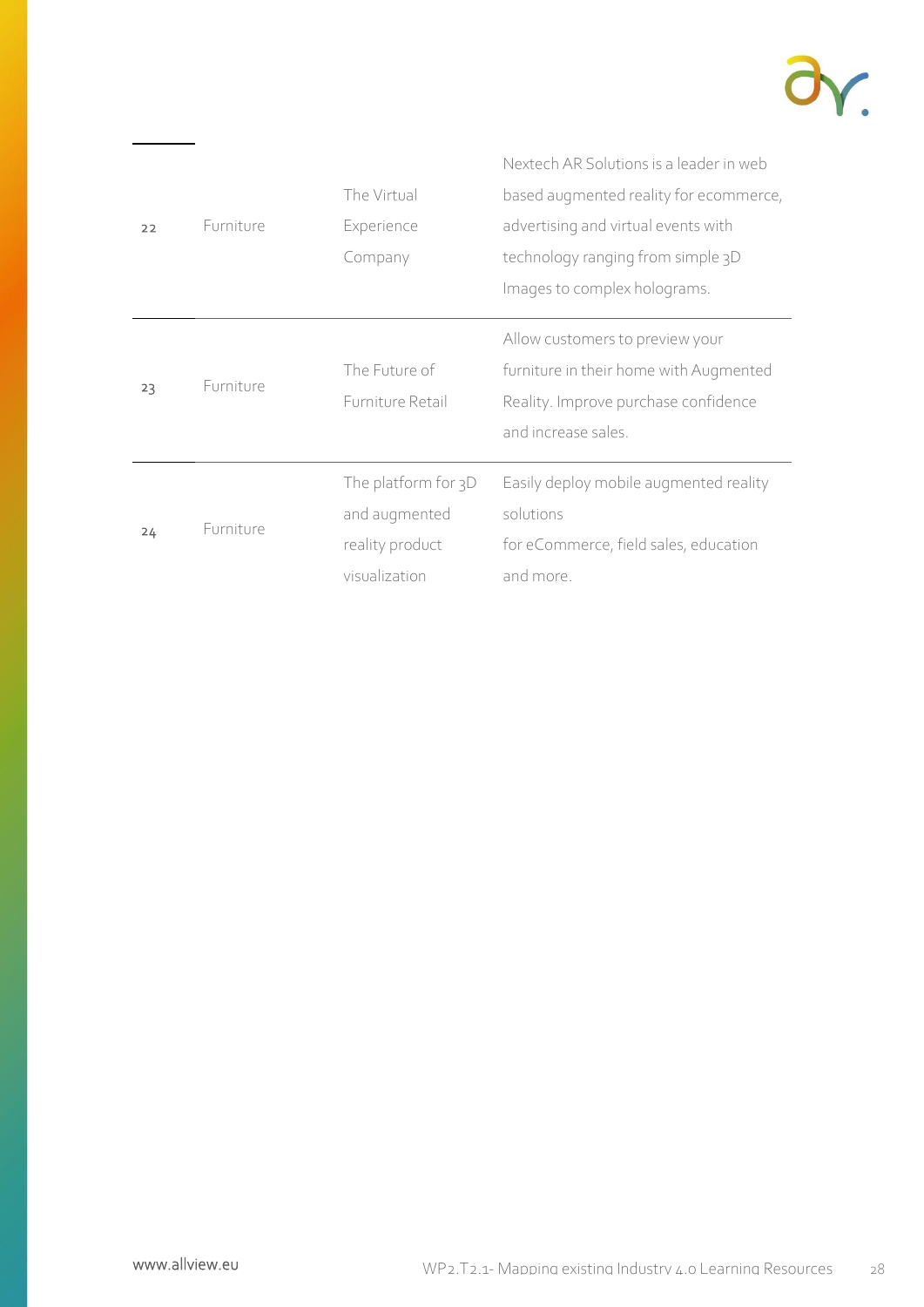

### **Content**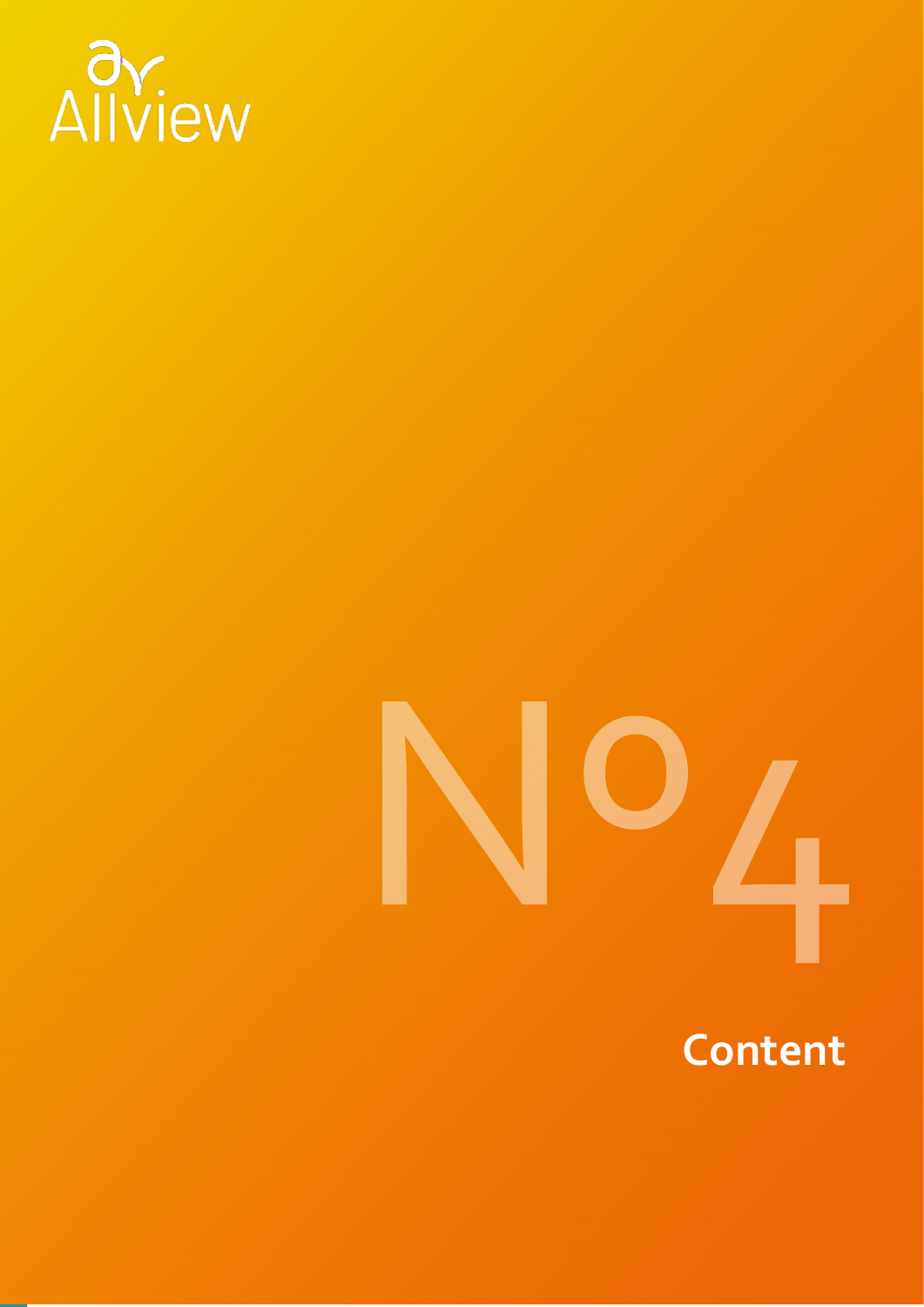

Industry 4.0 is a fashionable widely developed topic, accompanied by numerous training courses, books, reports, and all sorts of webpages. Basically all industries are at point of implementing I40, changing distribution channels, sales methods, and work ways, in order to stay on the competitive market. Wood and furniture industry, being probably one of the most traditional of all, rushes after leaders, using new technologies and taking inspiration from other manufacturing industries.

Main challenge was to pick resources which are:

- Free
- Systemizing of existing knowledge
- Applicable to wood and furniture industry
- Applicable in HE and VE studies

Resources coming from the existing projects (especially courses) should be treated as most valuable, because as a standard these are conforming to the above requirements. Additional value of these is that selected resources are systemizing existing knowledge, keeping in mind the applicability in Higher Education and Vocational Education study programmes and in target sector companies.

Mentioned project resources and especially courses are coming from wide educational and professional market surveys.

Making 4.0 courses aco came to life from numerous surveys within European and Asian region, summerized in the report "Report of gaps and needs of the Malaysian HE and Industry in comparison with Europe" and developed Joint Curriculum with all results available for download from Materials section (*<http://making40.eu/>*)

In4Wood , with its "Report on the need of the Furniture Industry" resulting in "In4Wood Training Path and Learning Content" and "In4Wood Common Curriculum Proposal" came from surveys and consultation of furniture manufacturers, VET/HE communities, KETs experts, available for review on the webpage (*<https://in4wood.eu/public-documents/>*)

Ditrama project, with its "Guide for the Digital Transformation Manager (DTM) for the Furniture Sector" also deals with found gaps basing on surveys within interested parties, and resulting in curriculum "Joint Curriculum Digital Transformation Manager" and digital transformation course, ovelapping with circular economy with addon modules, available for review on the project webpage (*<https://ditrama.eu/en/downloads>*)

EQ-Wood tackles innovation capacity and competitiveness of EU wood and furniture industry by designing and delivering the curriculum of Innovation Advisor in the Wood and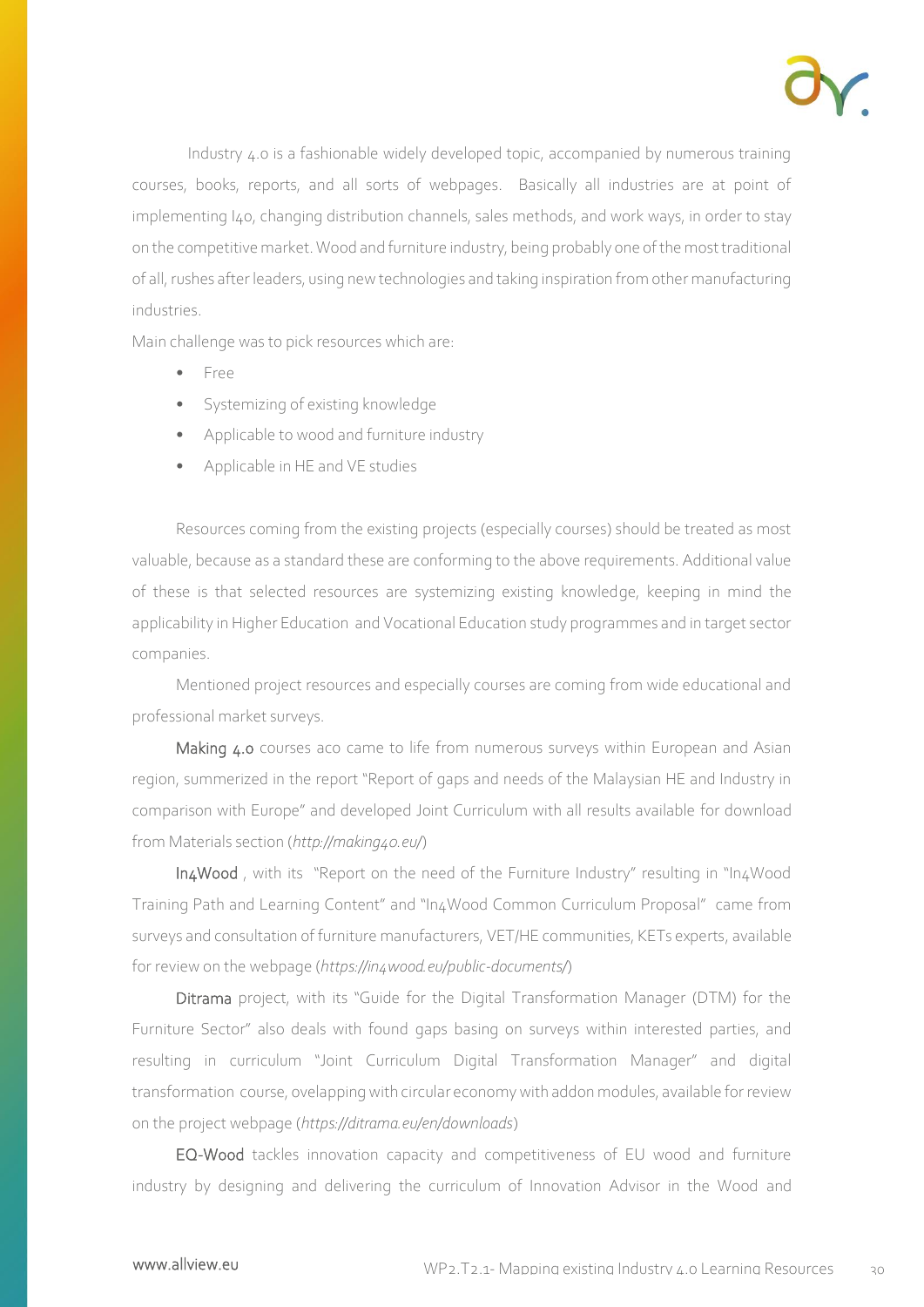

Furniture Industry. All data and resources of introduced innovation by merging green, digital and marketing skills and provide learners with specific competences required by the sector evolution in Europe and finally curriculum and materials of Innovation Advisor in the Wood and Furniture Industry came from surveys and analysis available for download from the project webpage (*[Eq-](https://www.eqwood.org/downloads)[Wood I Downloads \(eqwood.org\)](https://www.eqwood.org/downloads)*)

Reassuming, all these mentioned and other listed free resources developed within last five years, were based on documented surveys, expert panels and cooperation with industry. These resources, as fully documented should be regarded as a comprehensive and contemporary, with easy to pick modules and even full courses and suggested listed literature (not always free) regarding educational institution or entrepreneurial neeeds.

Considering knowledge offered, available list of modules is enormous, partly overlapping due to the different writing style and definitions, lets try to reassume offer in some keypoint areas, derived mostly from Ditrama's Guide for the Digital Transformation Manager (DTM) for the Furniture Sector :

| No             | Topic                         | Availabiliy                                                                          |
|----------------|-------------------------------|--------------------------------------------------------------------------------------|
| $\mathbf{1}$   | Introduction to $I_4$ .o      | Available, numerous times,<br>including full course on the<br>basics of Industry 4.0 |
| $\overline{2}$ | Internet of Things            | Available, 2 full courses and<br>several occurences in modules                       |
| 3              | Cloud computing               | Available, 2 full courses and<br>several occurences in modules                       |
|                | Systems integration, ERP etc. | Available, 2 full courses (one<br>dealing with bioeconomy) and<br>several occurences |
|                | Design software               | Available, several times as a<br>subtopic                                            |

*Table 7. Availability of key point areas in the discovered materials*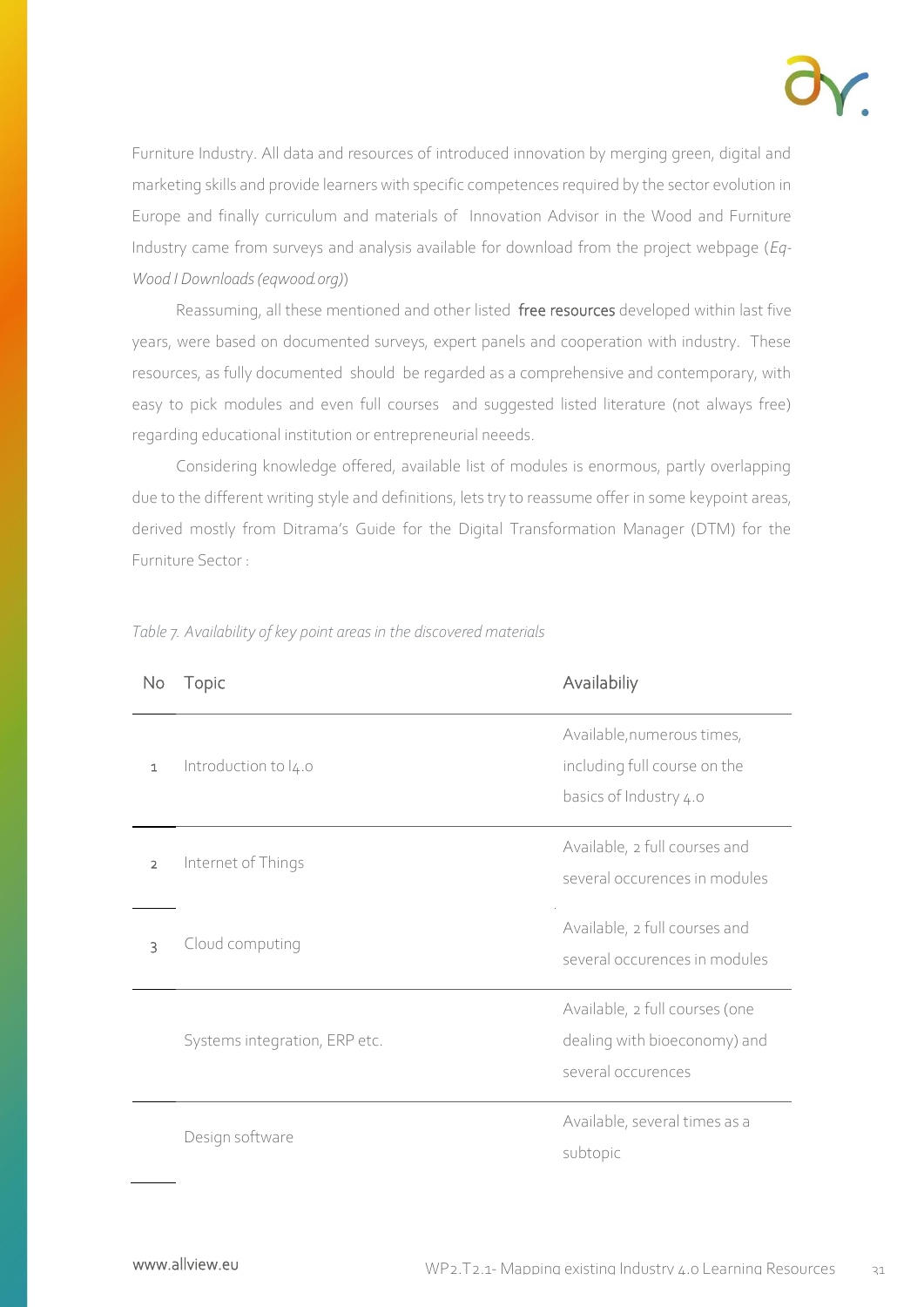

| Additive manufacturing                     | Available, 2 full modules and<br>several occurences as a subtopic                           |
|--------------------------------------------|---------------------------------------------------------------------------------------------|
| Robots                                     | Available, 2 full modules                                                                   |
| Simulation and virtual prototyping         | Available, 2 full modules and<br>several as a subtopic                                      |
| Virtual Reality, Augumented Reality        | Available, 2 full courses                                                                   |
| Data management                            | Available, full course                                                                      |
| Data security                              | Available, one full course,<br>several subtopics                                            |
| Digital business models                    | Available, whole platform plus<br>several occurences, some in<br>connection with bioeconomy |
| Innovation&creativity                      | Available, 3 courses                                                                        |
| Leadership in digital transformation       | Available, 2 times                                                                          |
| Communications, digital marketing          | Available, 2 whole courses                                                                  |
| Quality management                         | Available, 3 times                                                                          |
| Implementation of digital strategy         | Available, 3 times                                                                          |
| Standarization                             | Available, whole module                                                                     |
| Social and environmental impact of digital | Available, numerous times                                                                   |

transformation

Within the Allviev project, Industry 4.0 seems covered well, especially all topics are covered at least with the whole module. In case of unlikely gaps, sufficient resources can be quite easily found, regarding availability of courses and the literature in external databases.

Additional Ambient Assisted Living topics and courses found will be useful in the T2.4 Development of AAL training materials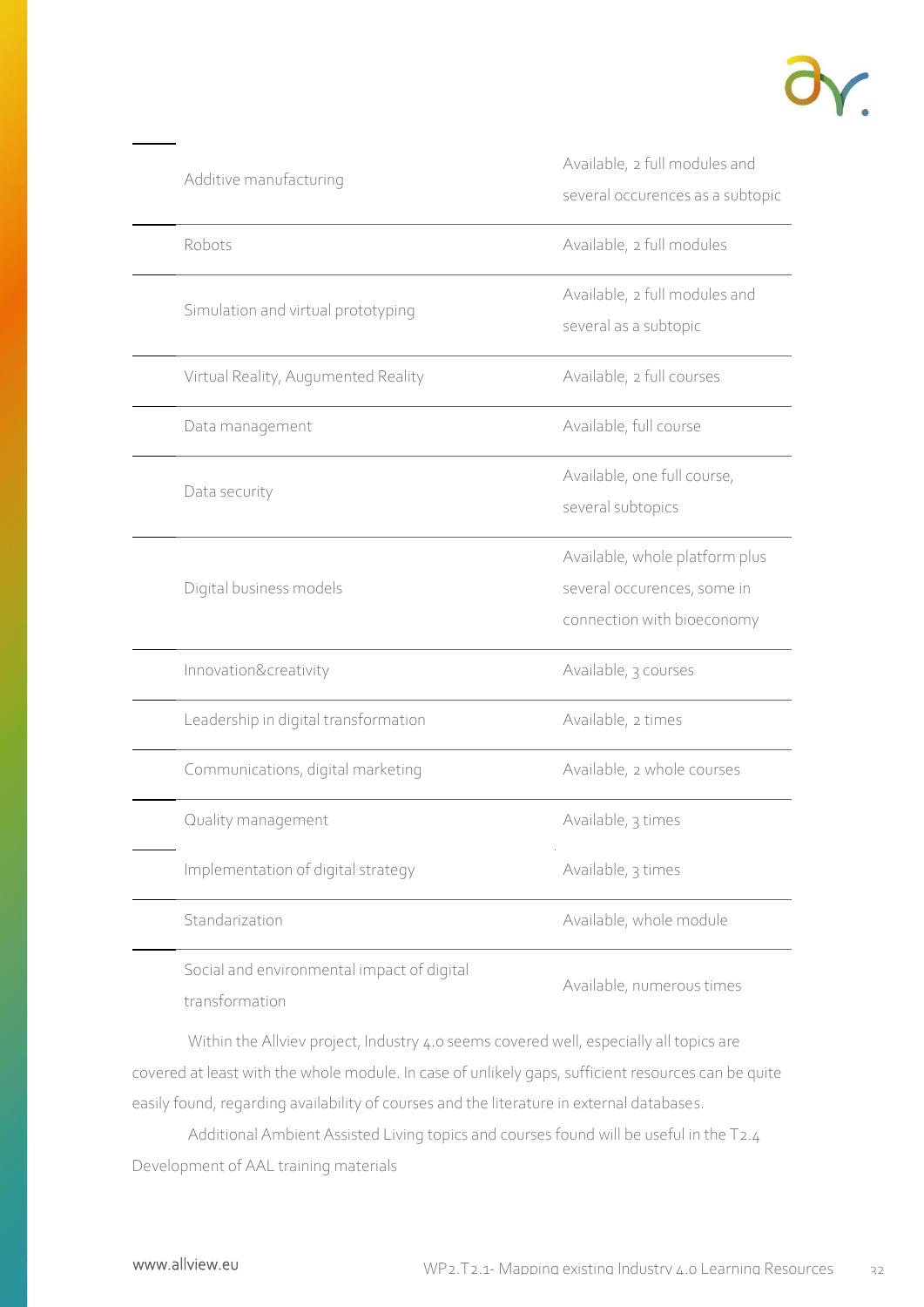

# **Summary**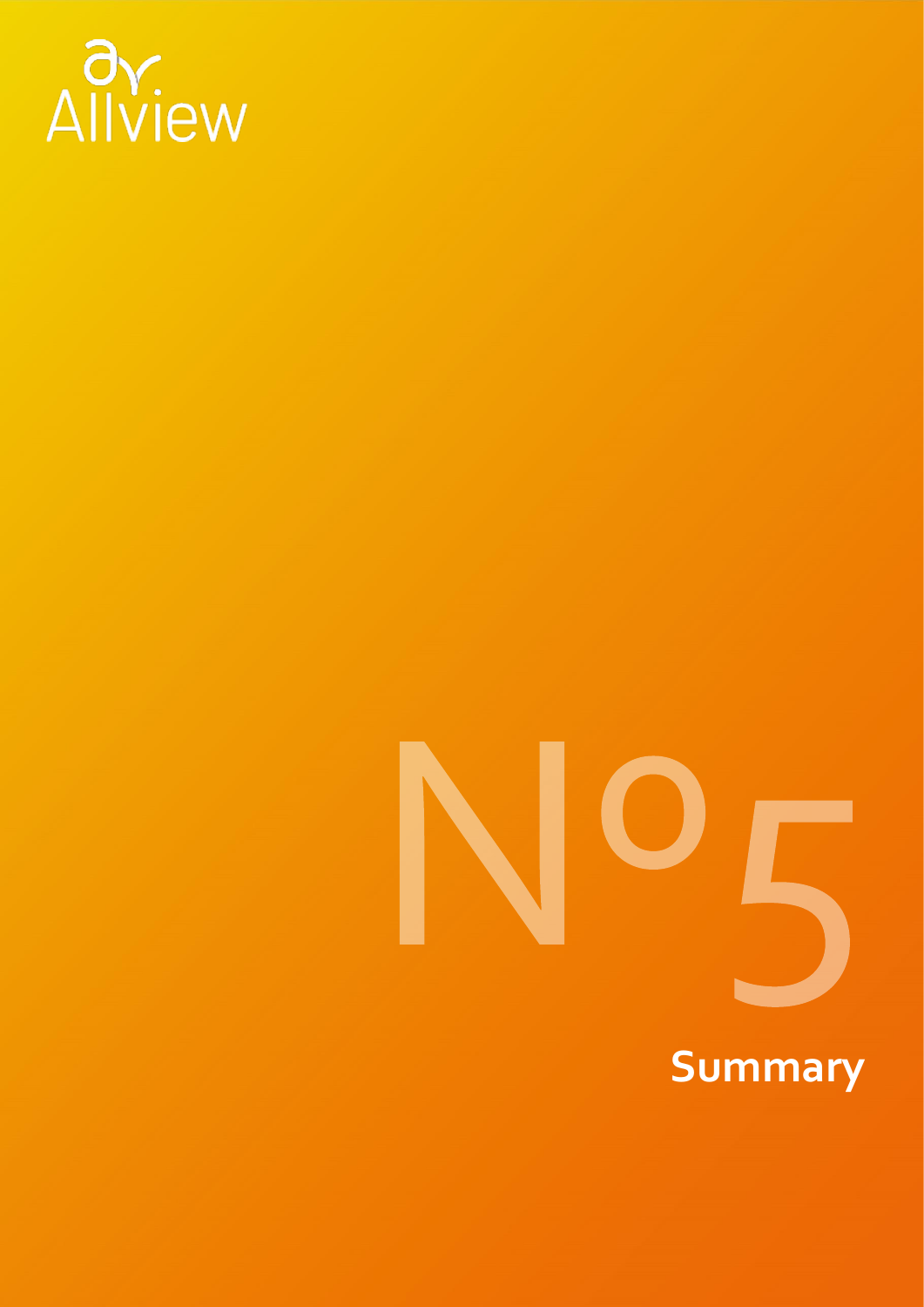

At this point, it is clearly visible that Industry 4.0 topic is practically covered in terms of I 4.0 for Furniture and Woodworking, available to the public, with all proposal-mentioned projects, 39 full courses, 7 reports/theses and 24 portals dealing with the subject.

Industry 4.0 became a popular and highly funded topic, both in private and public sectors. Available contents and materials are numerous and high quality, especially considering number of projects, institutions and scientists involved in the area. All assumed resources were gathered into database, dealing with the subject, and showing contemporary state of the art nature.

Due to the challenging time and continuous delivery of online resources, like communication, reports, articles education resources assumed to be utilized within the T2.2 work package it suggested to leave data collection open, with periodic updates, and utilization of external resources to save workload.

Attached documents:

- 1. WP2 ALLVIEW Search Guide
- 2. WP2 ALLVIEW Learning resources database